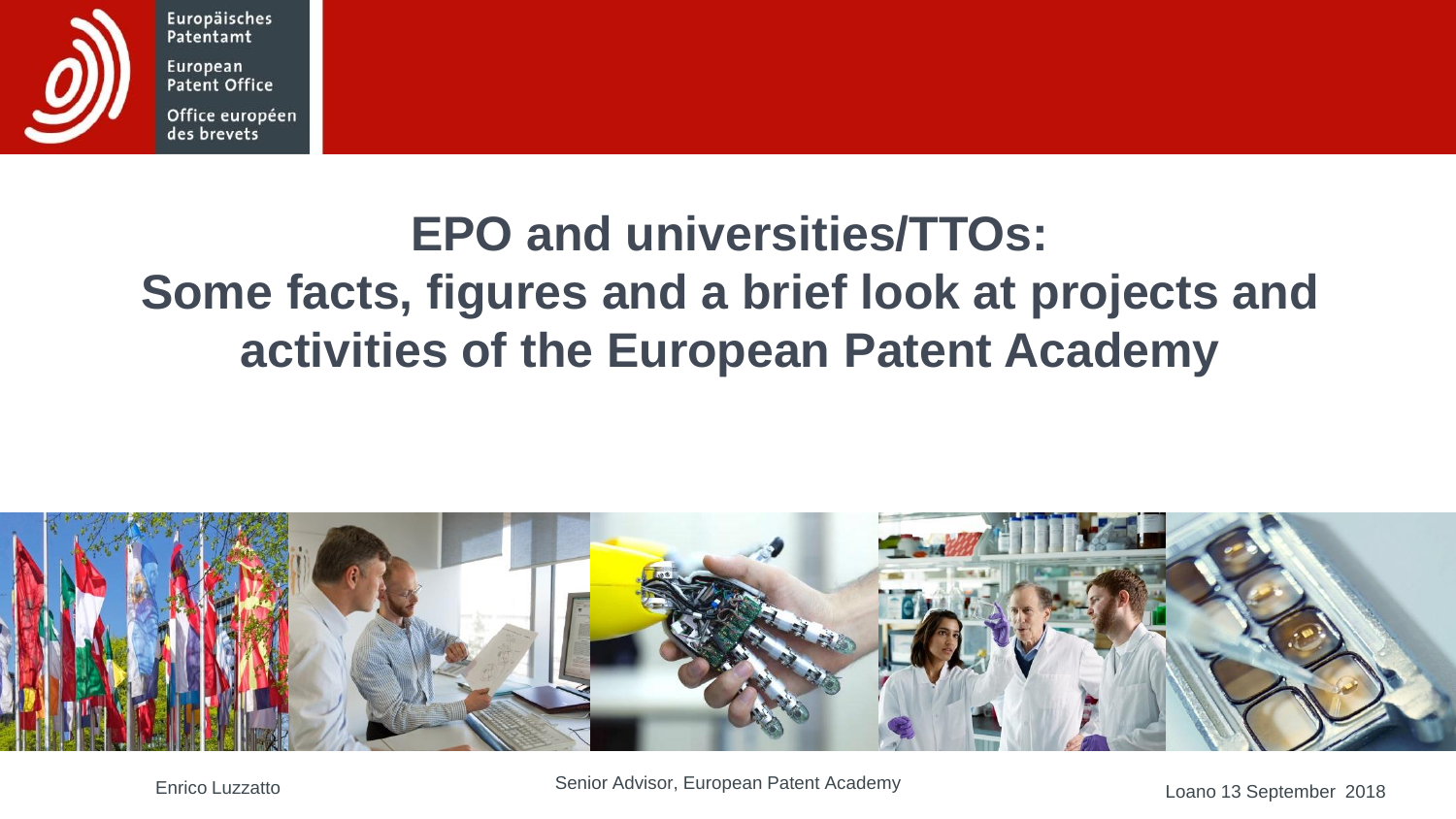# **OVERVIEW**

- The EPO
- **Some figures**
- European Patent Academy: activities and projects relevant for TTOs/Universities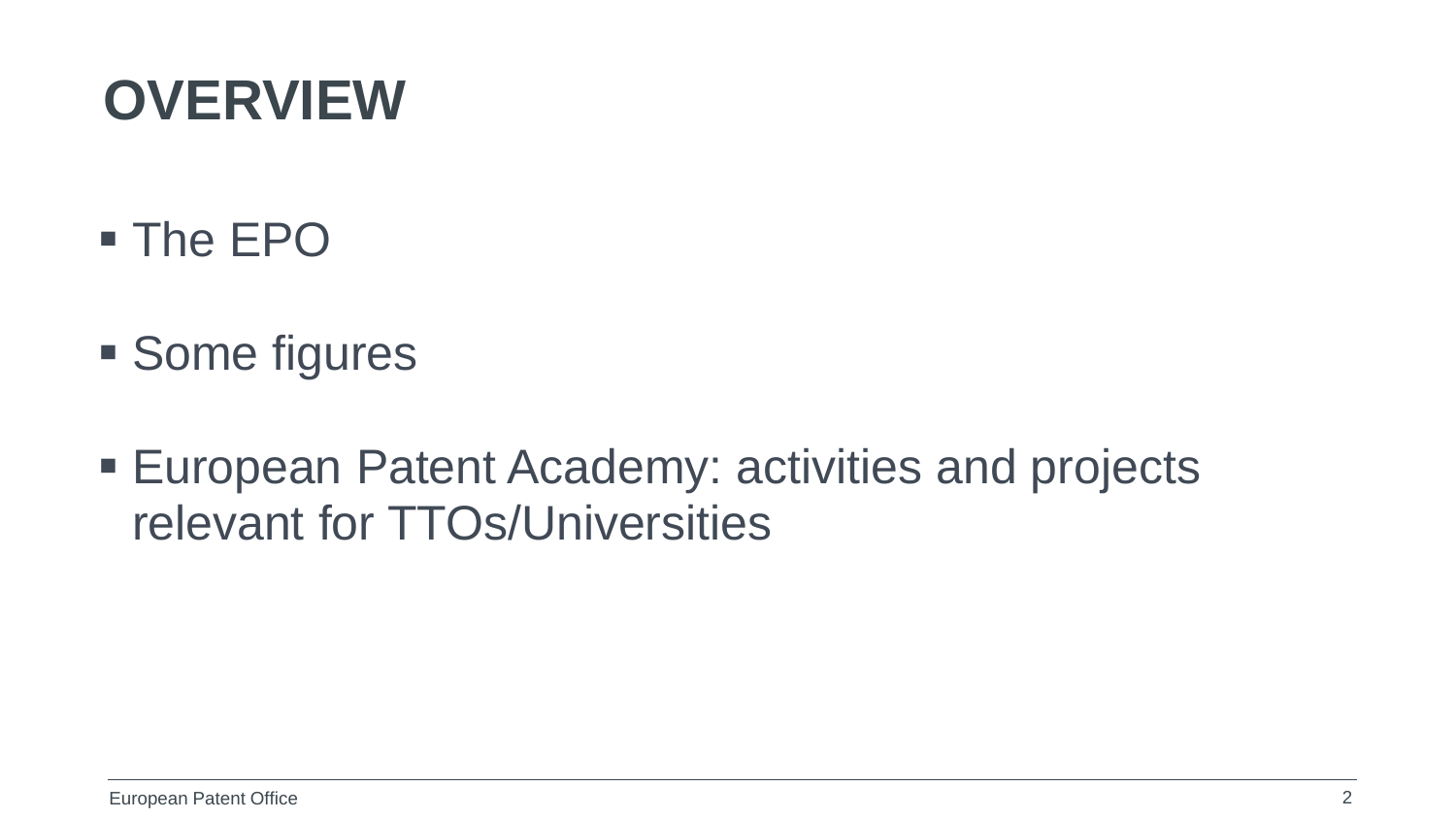# **Our mission**



As the patent office for Europe, we support innovation, competitiveness and economic growth across Europe through a commitment to high quality and efficient services delivered under the European Patent Convention.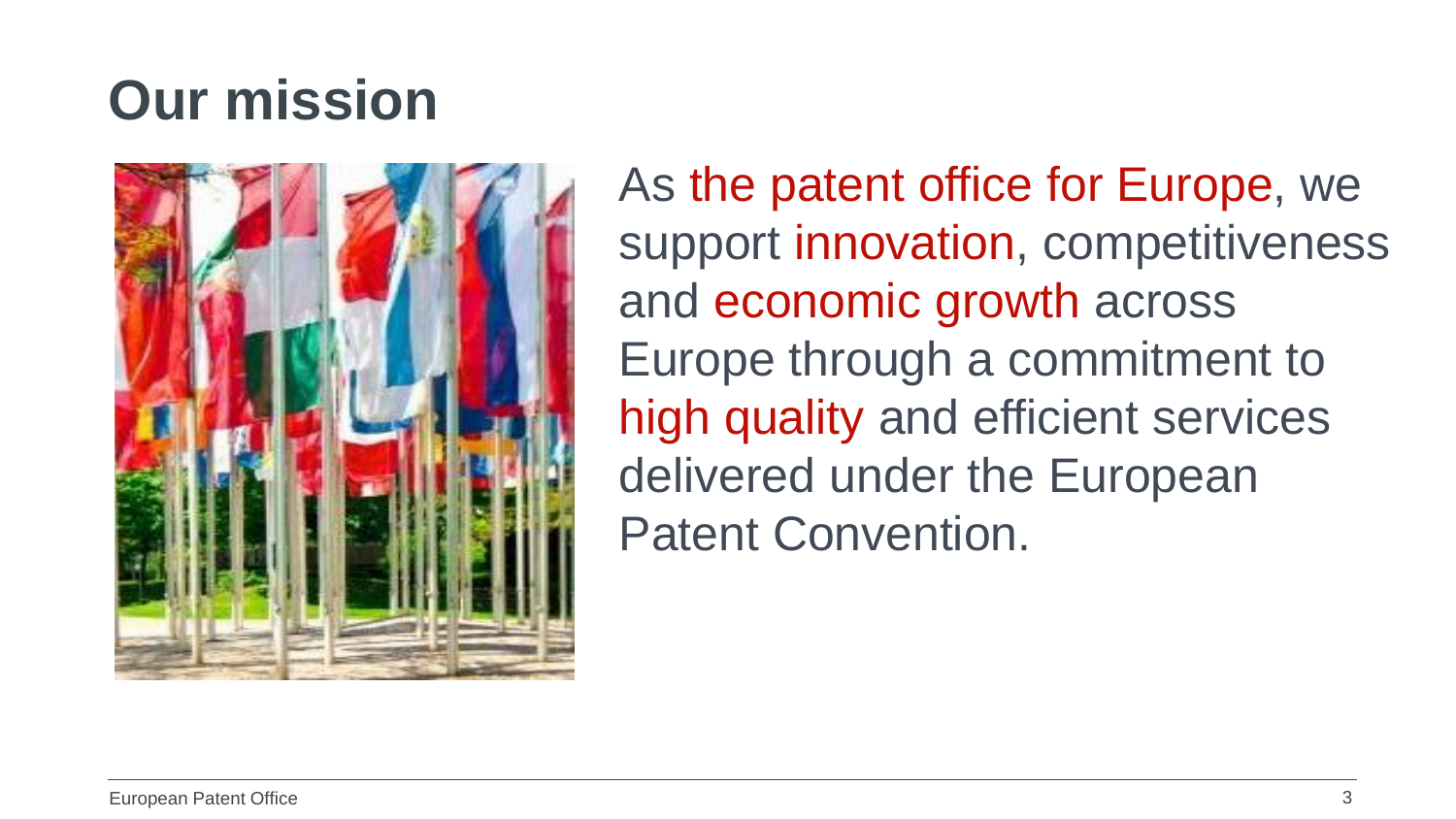#### **Today ... an area with some 700m inhabitants**

#### **38 European member states**

Belgium • Germany • France • Luxembourg Netherlands • Switzerland • United Kingdom Sweden • Italy • Austria • Liechtenstein • Greece Spain • Denmark • Monaco • Portugal • Ireland Finland • Cyprus • Turkey • Bulgaria • Czech Rep. Estonia • Slovakia • Slovenia • Hungary • Romania Poland • Iceland • Lithuania • Latvia • Malta Croatia • Norway • Former Yugoslav Rep. Macedonia • San Marino • Albania • Serbia

#### **Two European extension states**

Bosnia -Herzegovina • Montenegro

#### **Four validation states**

Republic of Moldova • Morocco Tunisia • Cambodia



4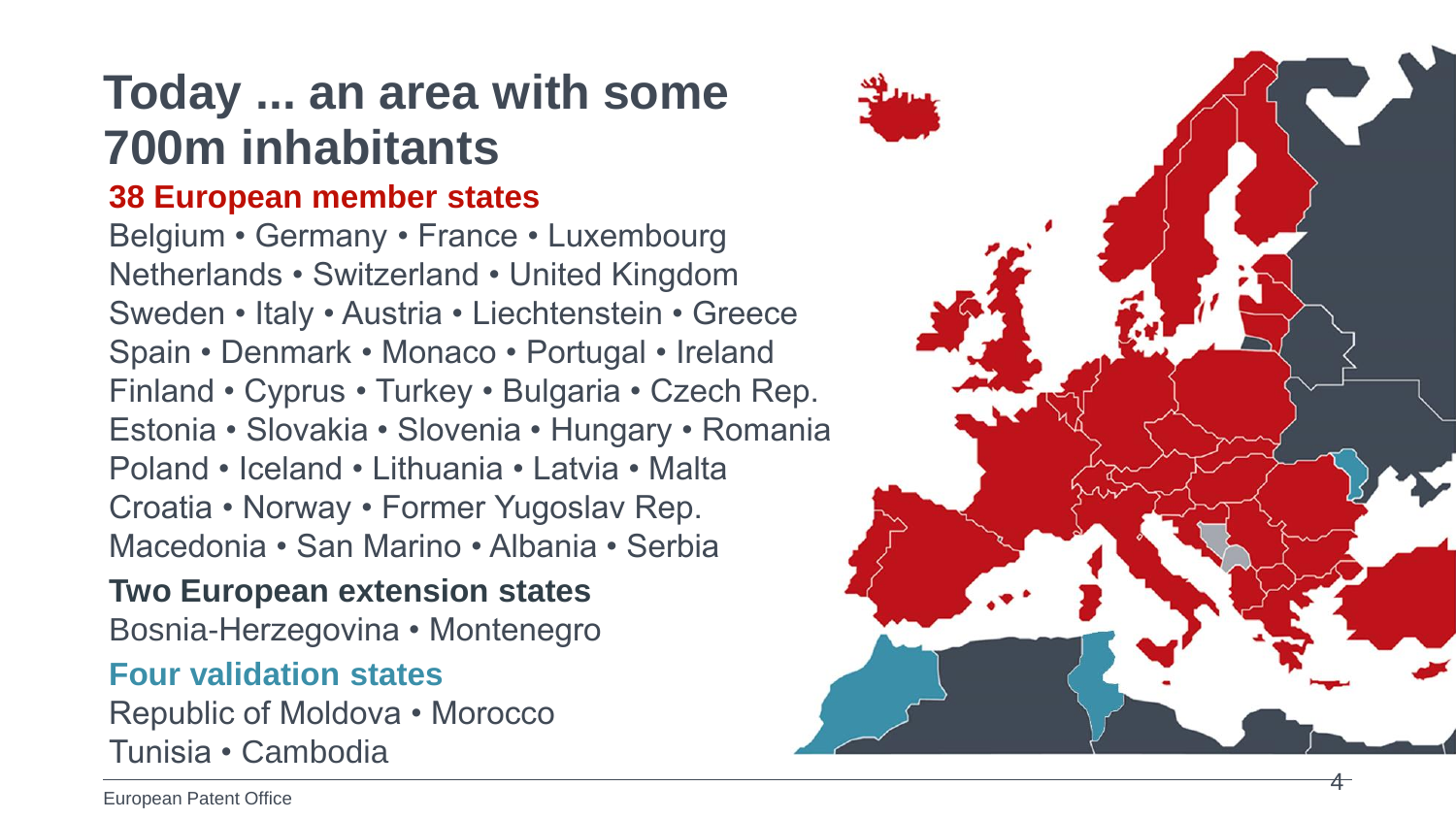### **Our status**



- Second-largest intergovernmental institution in Europe
- Not an EU institution
- **Self-financing, i.e. revenue from** fees covers operating and capital expenditure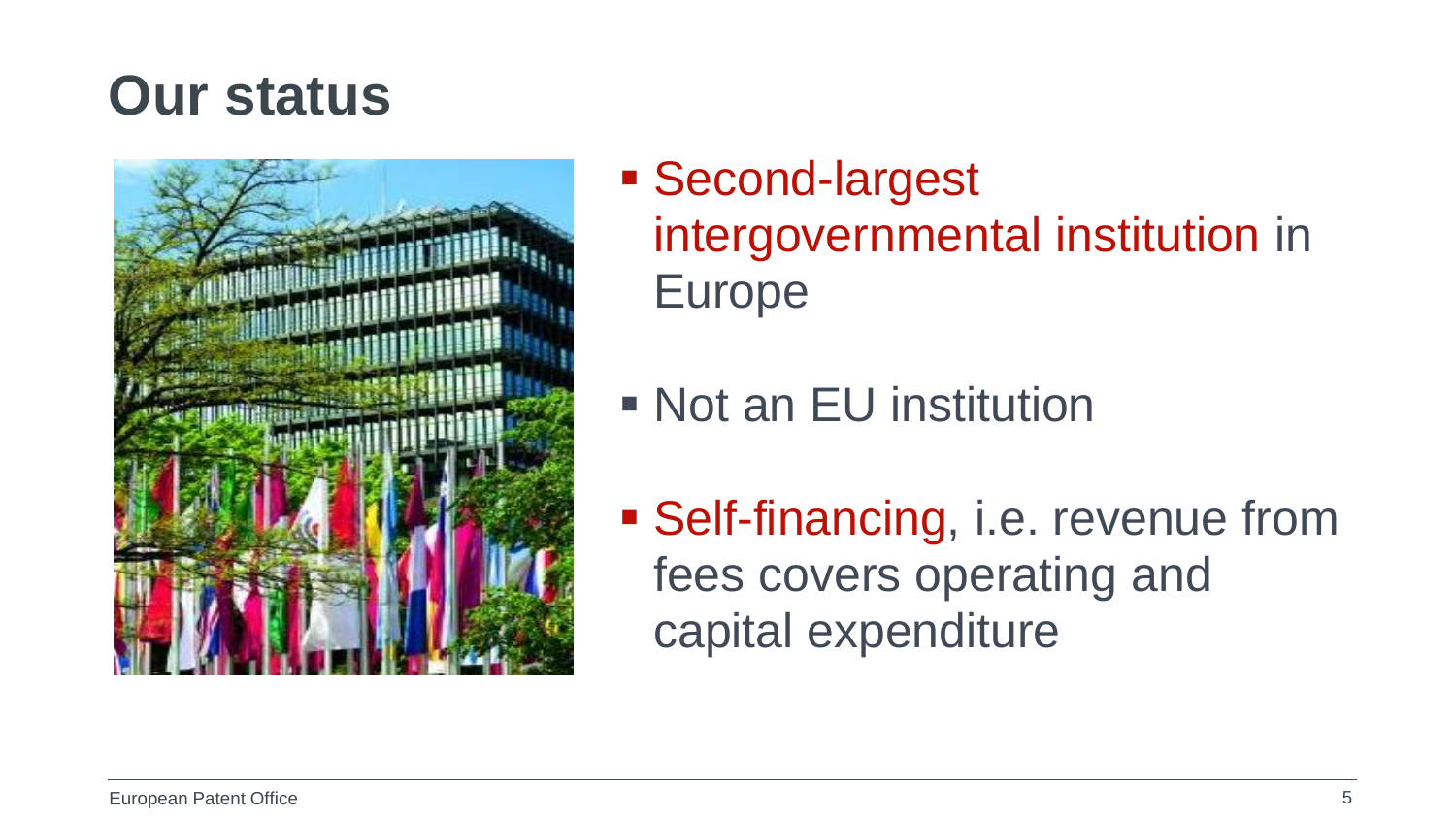#### **Objectives of the European Patent Academy**

 $\left(\ldots\right)$ 

Foster the development and harmonisation of education and training in the field of European and international patent-related intellectual property law and practice in the present and future member states of the European Patent Organisation for the benefit of the European patent system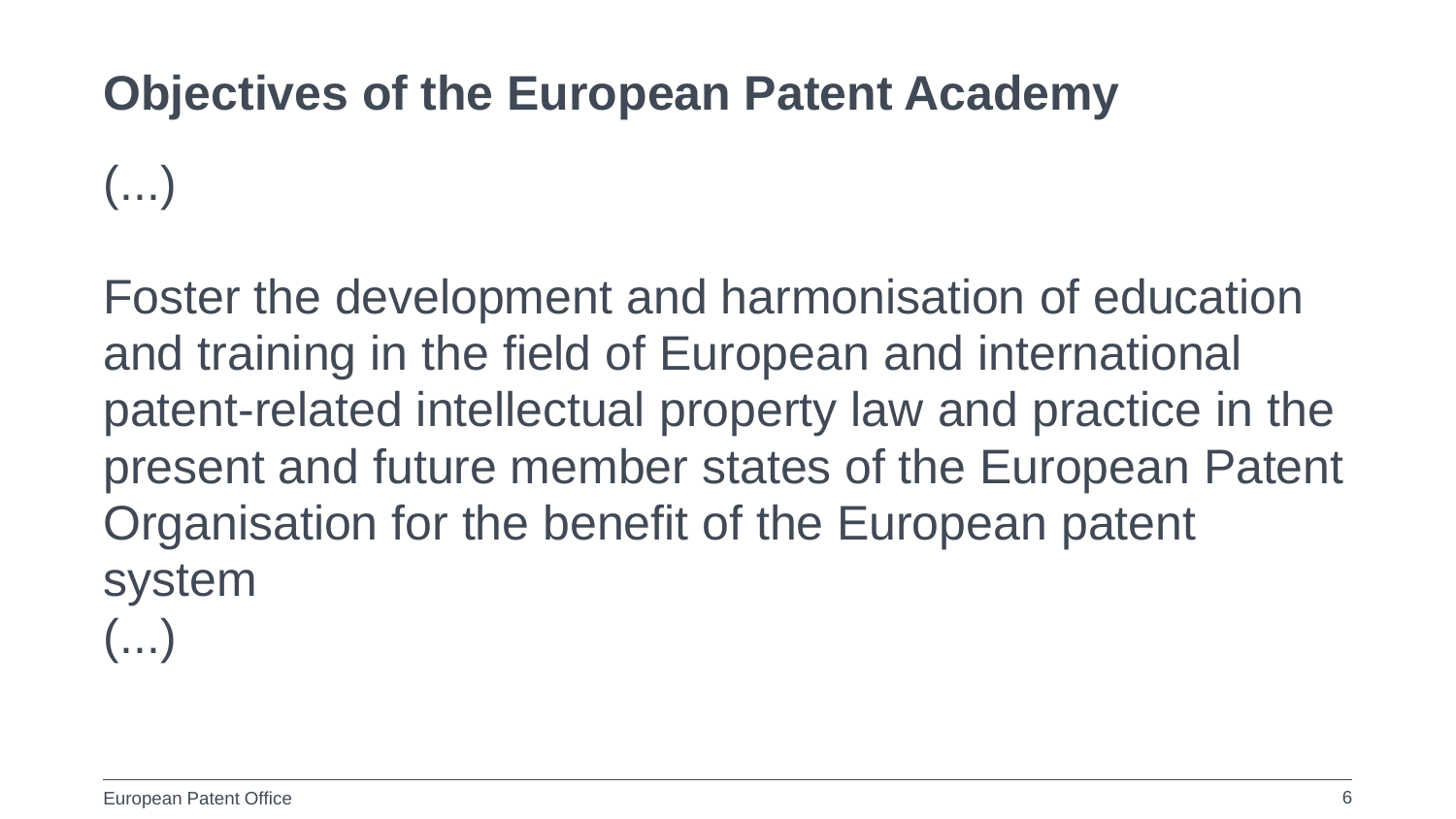## **Tasks of the European Patent Academy**

 $\left(\ldots\right)$ 

Increase awareness of the European patent system by supporting European patent-related intellectual property lectures at universities and encourage patent-related research activities;

 $\left(\ldots\right)$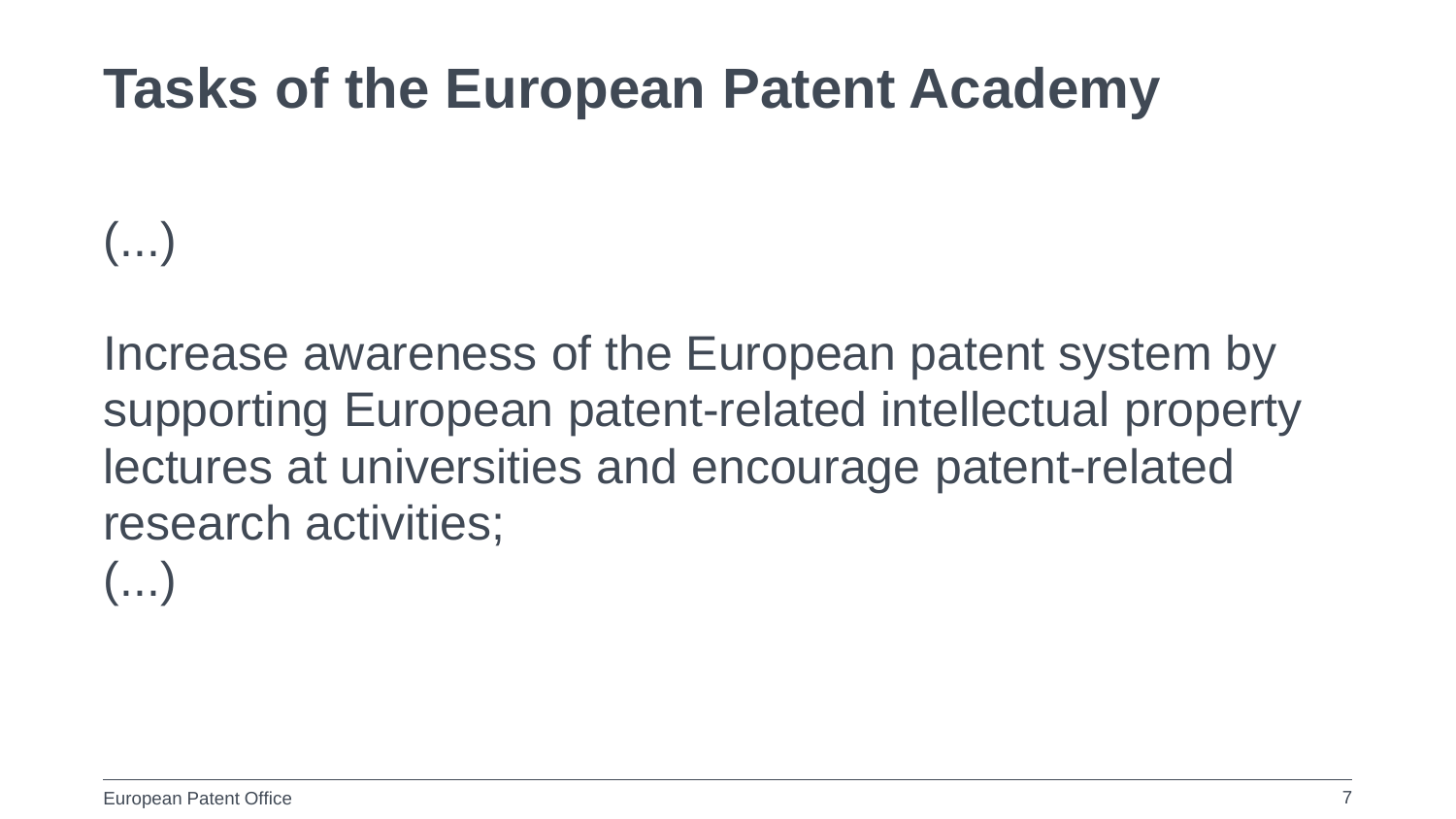#### **Universities and PROs are important actors for innovation in Europe/1**



The evaluation is based on a representative sample of patent applications treated by the EPO in 2016.

It refers to the European Commission definition of SMEs (2003/361/EC). Data available in government and commercial databases as well as on company internet sites are analysed to allocate the applicant to one of the four categories. Depending on the company policy, the cross-ownership criteria can be difficult to evaluate. To ensure that the results remain statistically significant, no analysis per country or industrial sector is provided.

European Patent Office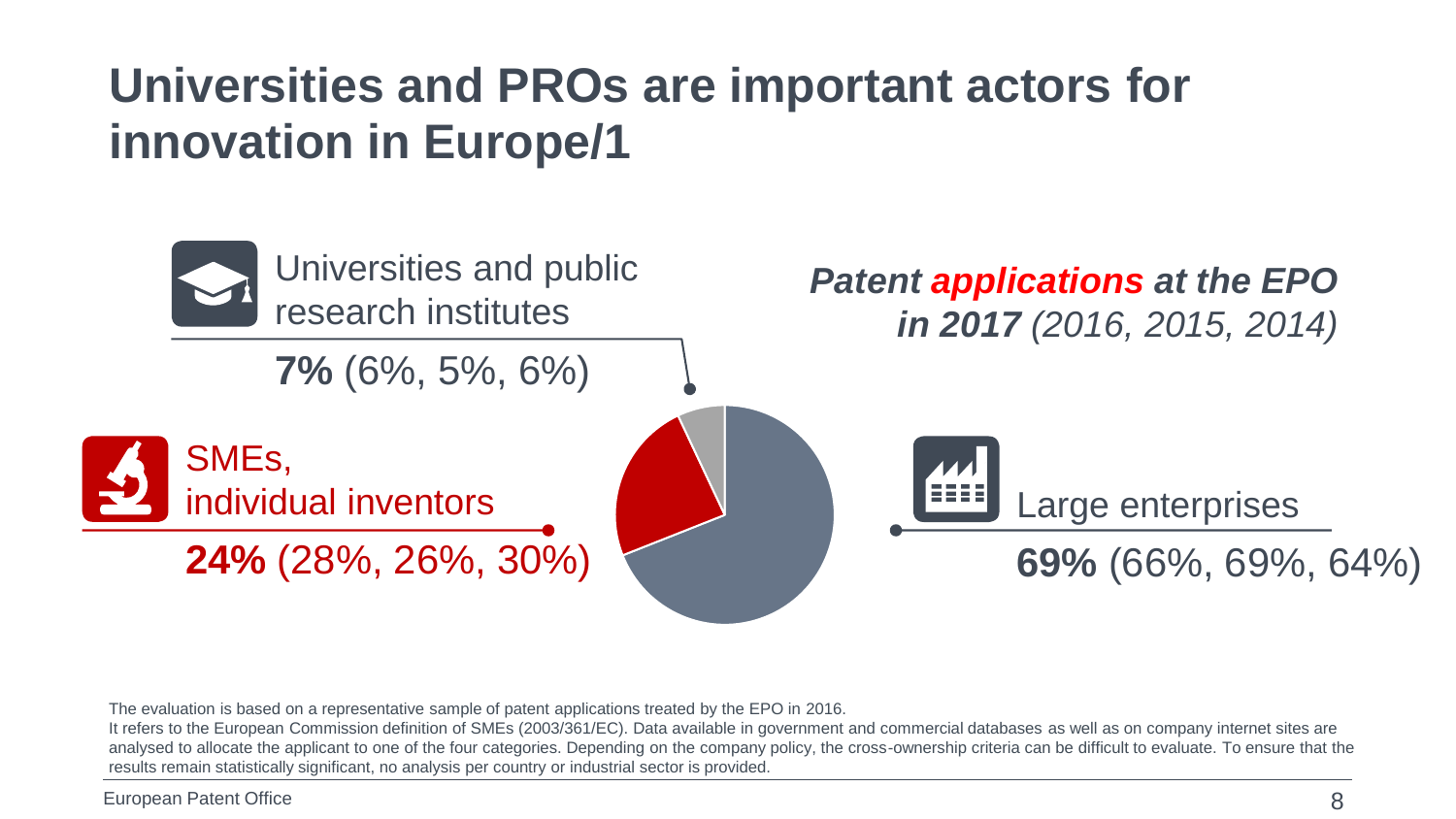### **Uni/PRO patent families worldwide are growing**



*Source: World Intellectual Property Indicators - 2017*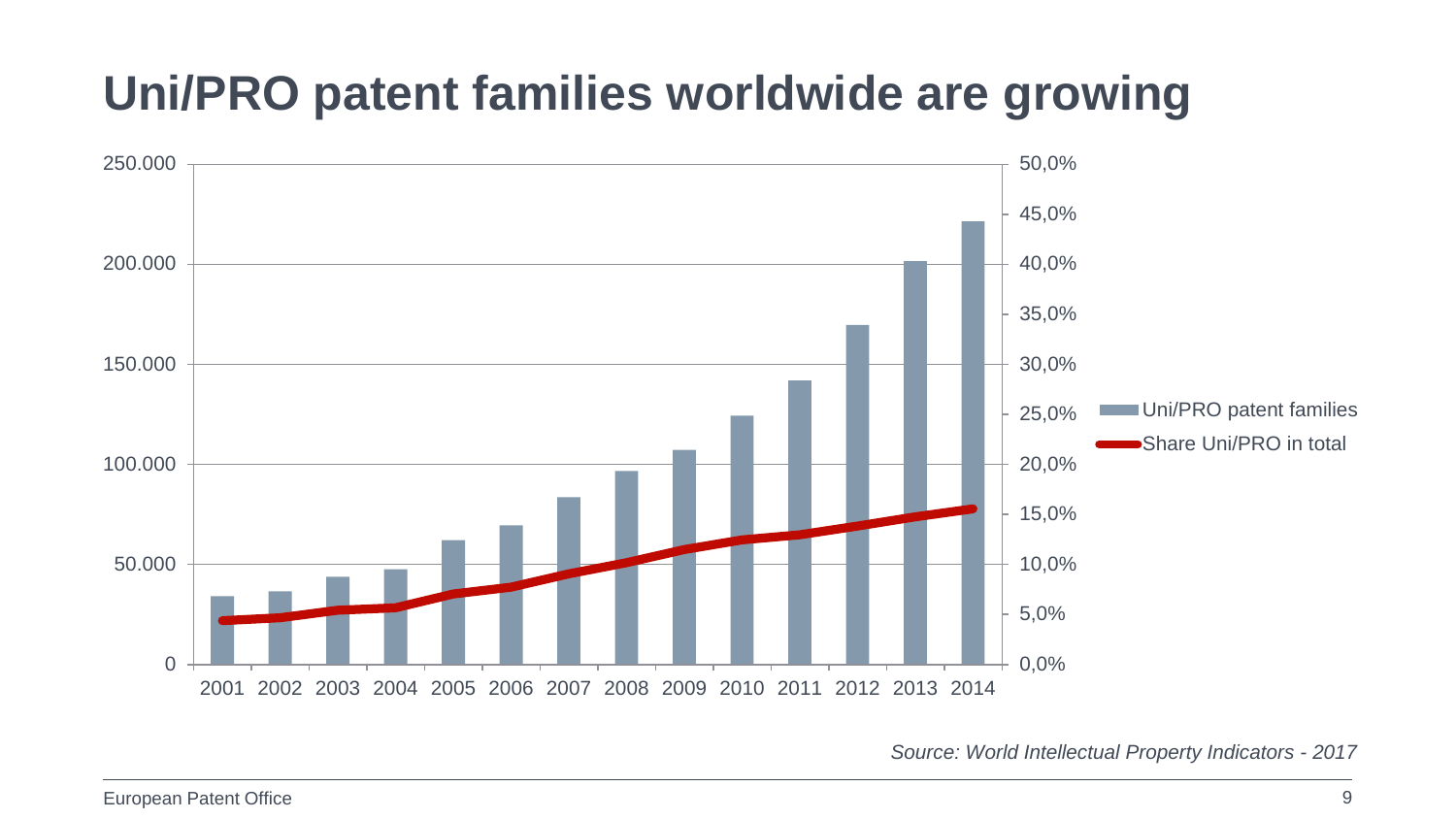#### **QUOTE FROM...**

"The average number of priority applications continues to increase, and has gone from 10.6 to 11.7 in one year; **in the recent past we thought this number could not grow"**

**...Netval Report 2017**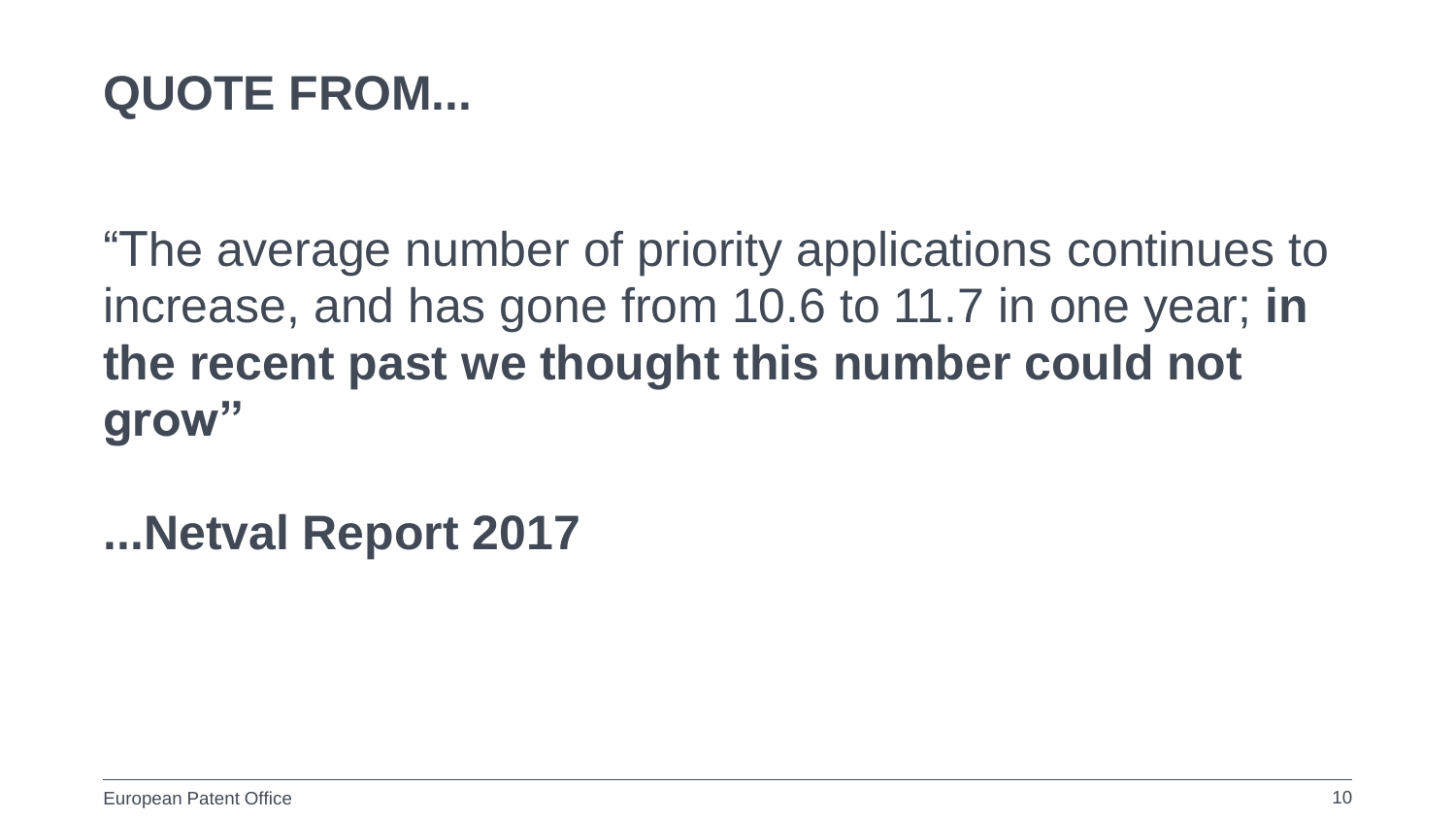## **R&D expenditure is diverse**



11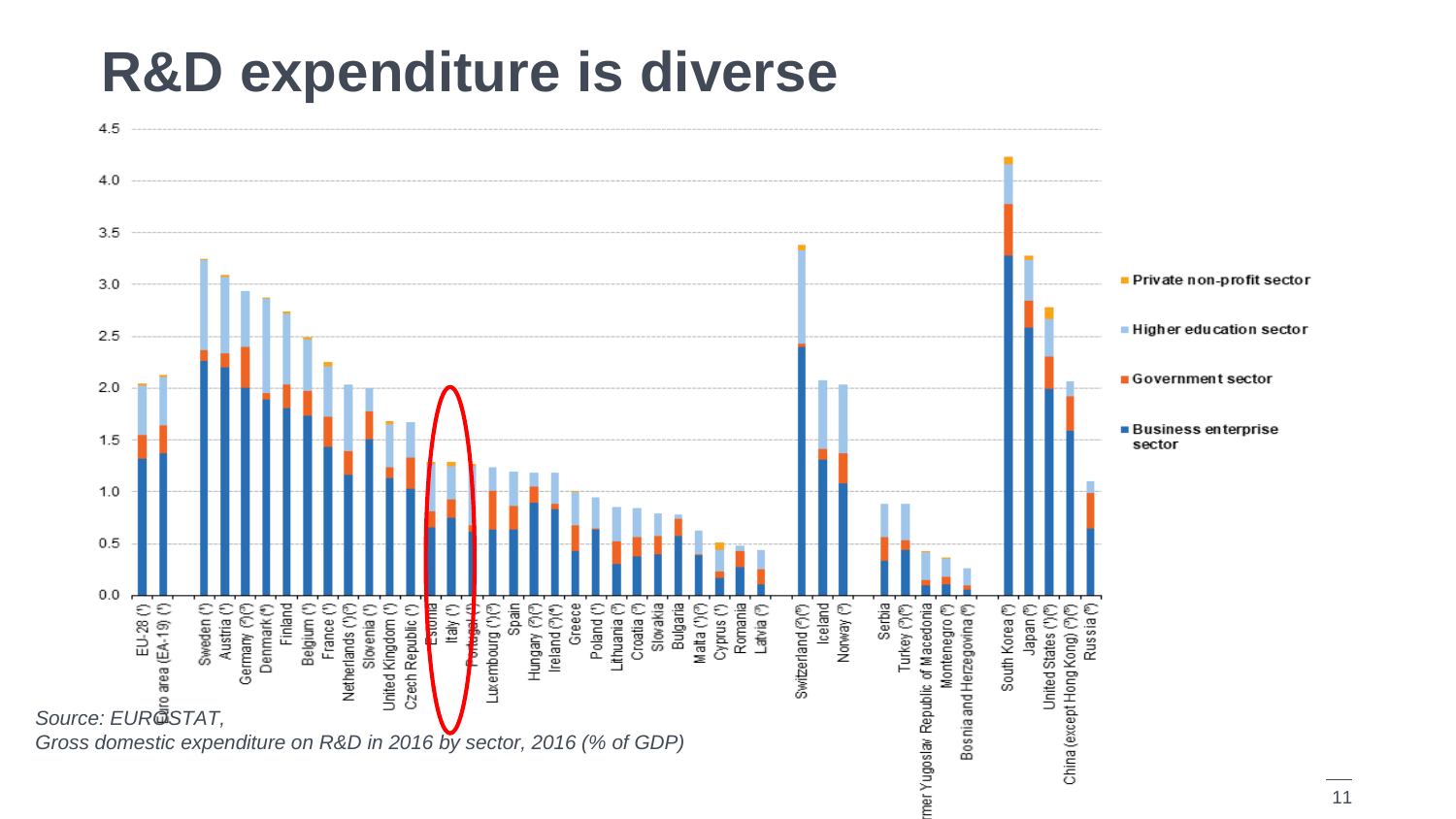#### "Patents and the university, once operating at each other's peripheries, have moved into each other's cores"

(P. Lee, "Patents and the University, Duke Law Journal, 2013, p. 88)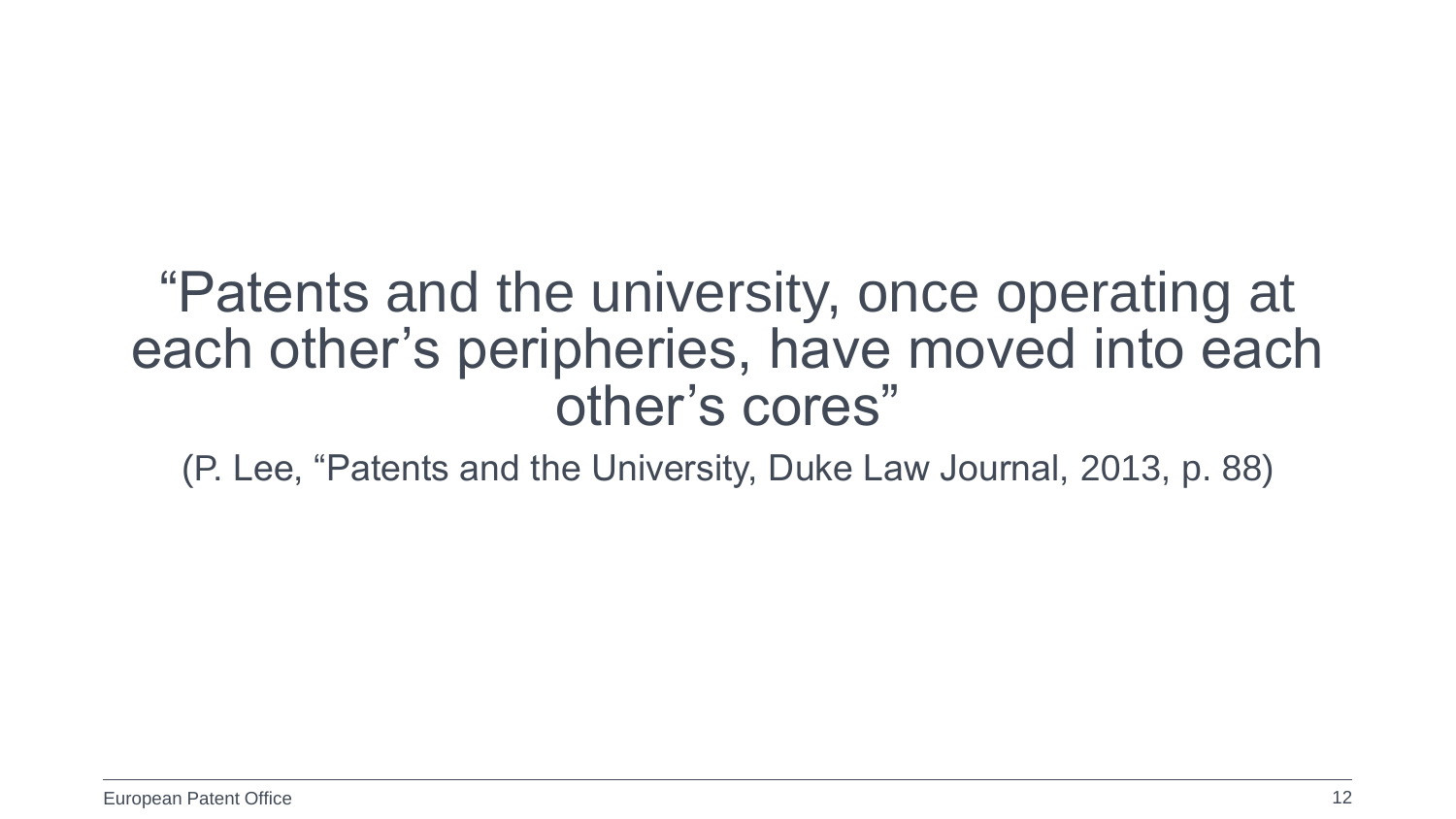#### **Thoughts on the TTOs role (J. Allen , IPWatchdog, 27/1/2014 )**

TTO's are actually service centers, that serve the public.

Sales of products based on licensed academic research in 2012 totalled \$80 billion dollars – that's double the entire federal investment in university research.

University patent licensing supported 3 million jobs between 1996- 2010 (,,,) University patent licensing seems like a solid national investment.

Universities also created 10,000 companies since Bayh-Dole was enacted. In 2012, there were 705 new academic start-ups launched in an otherwise lackluster economy– up 5% from the previous year.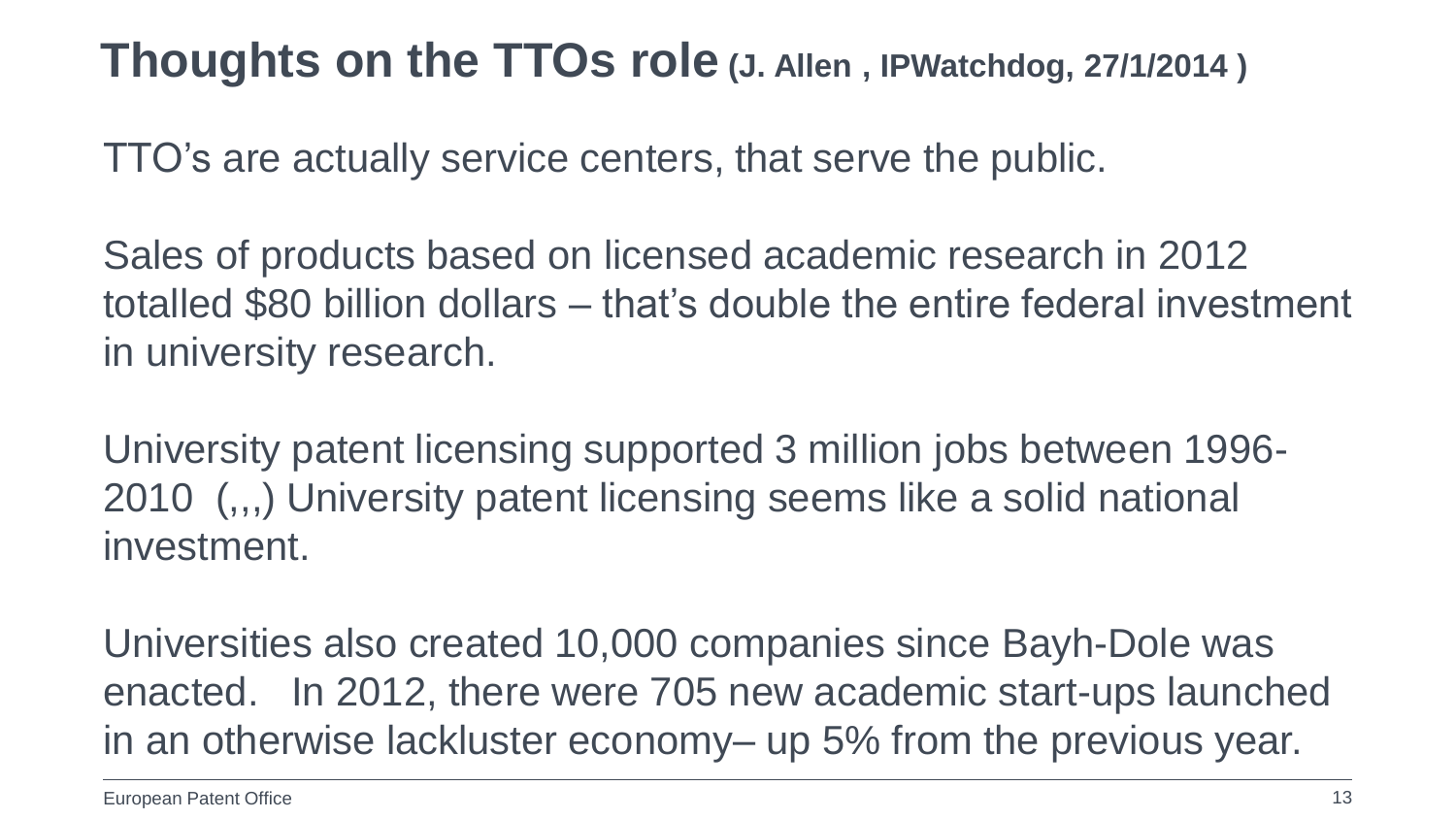#### **EPA projects and activities: Overview**

- **Activities** 
	- − Support to universities, NPOs, TTOs and research institutions
	- − Training packages on offer
	- − Major conferences
	- − EPO Academic Research Programme
- Products
	- − IP teaching material
	- − Awareness material
	- − e-learning
- Future projects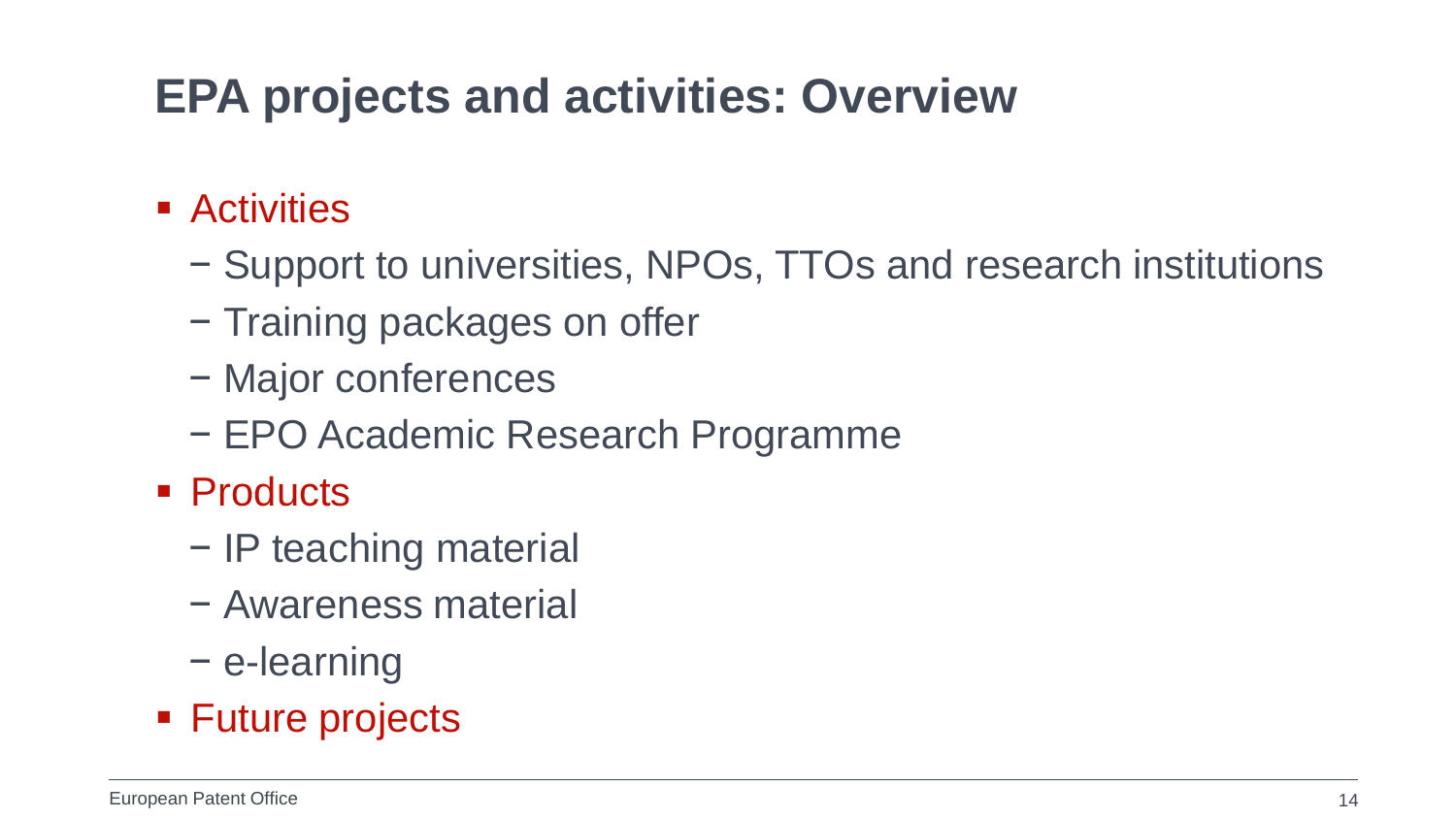#### **Activities** – **Support to universities, research institutions, TTOs and NPOs**

- **IP lectures, workshops, conferences**
- **Training and lecturing on demand**
- **Individual NPO awareness and training activities**
- Pan-European Seal programme
- **E** Associations and networks
	- − *providing experts*
	- − *IP session or workshops*
	- − *financial contribution*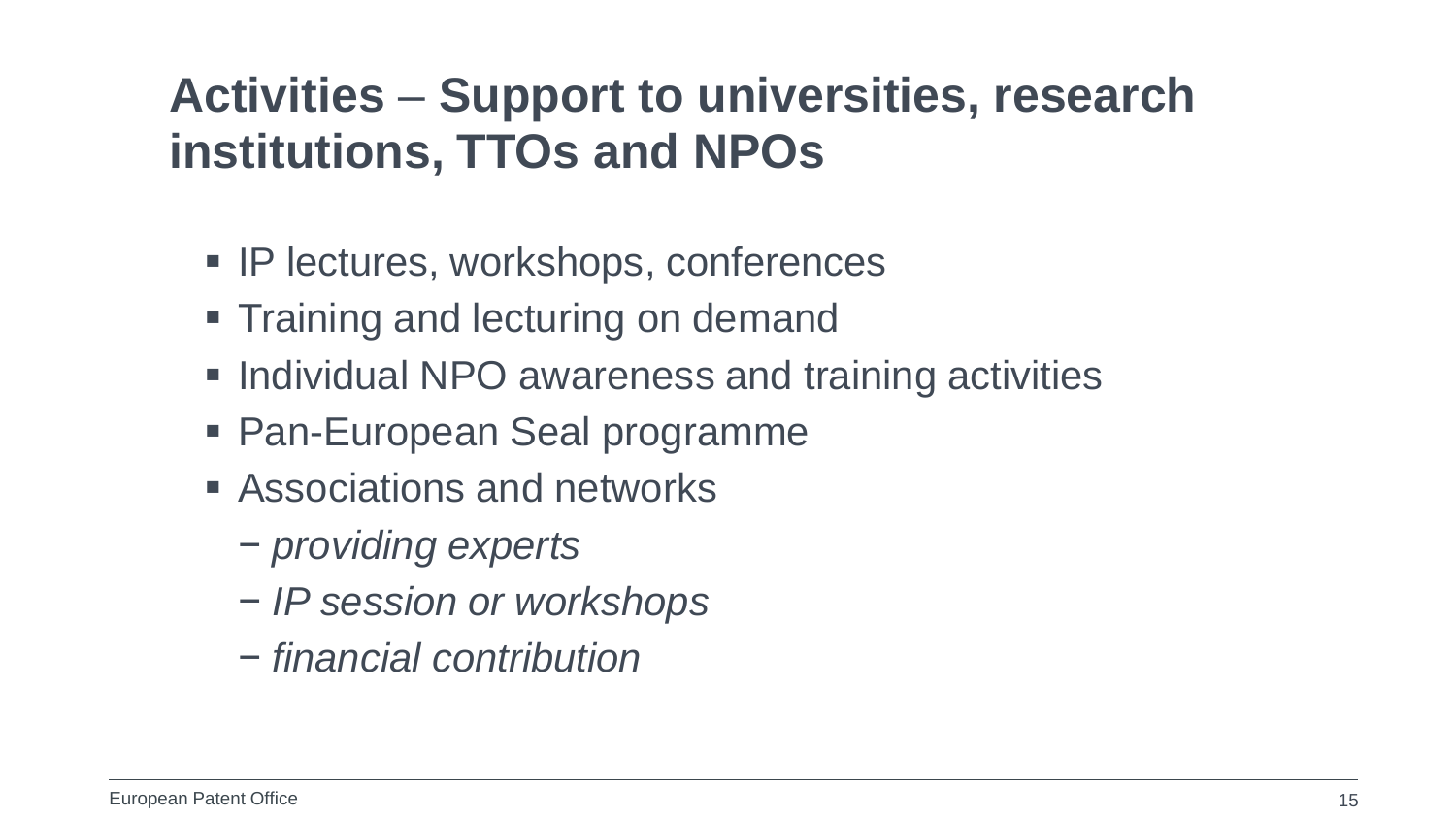#### **Activities - Training packages on offer**

- **IPR workshop for researchers: "From research to business"**
- **IP management workshop based on CMR case studies**
- **Study visit scheme**
- Online IPR course for researchers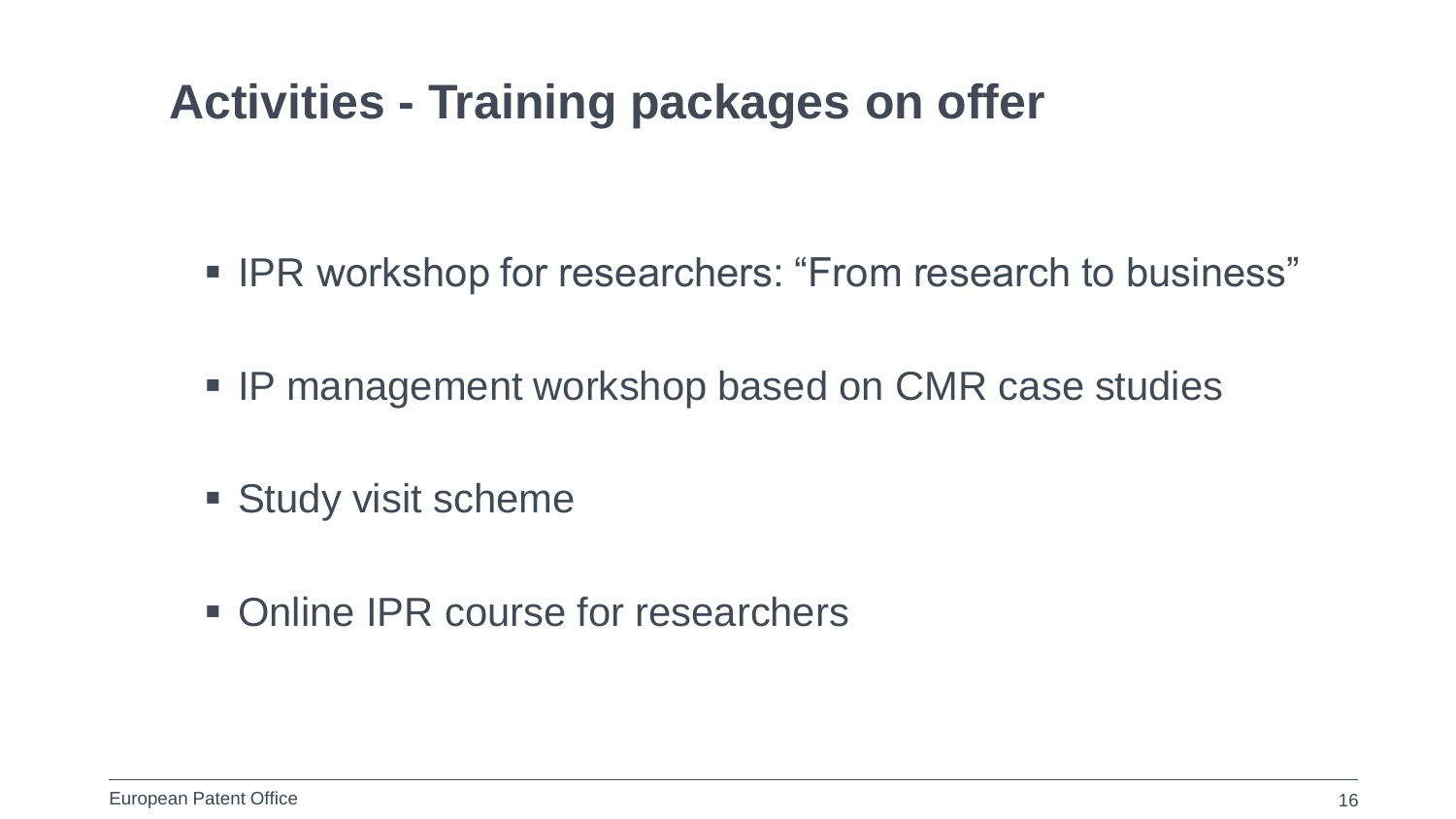#### **Activities – Example: From research to business**

- **Format: one or two day workshop**
- **In cooperation with universities, TTOs, Research institutes or** NPO
- The European patent system: facts and figures
- Introduction to intellectual property rights + exercises
- Steps towards a granted patent
- **Idea? Think patents (respecting timeline is crucial/coverage of** patent) + exercises
- Searching for patents: introduction to Espacenet + exercises
- From inventions to successful spin-off: case studies
- Ways of IP exploitation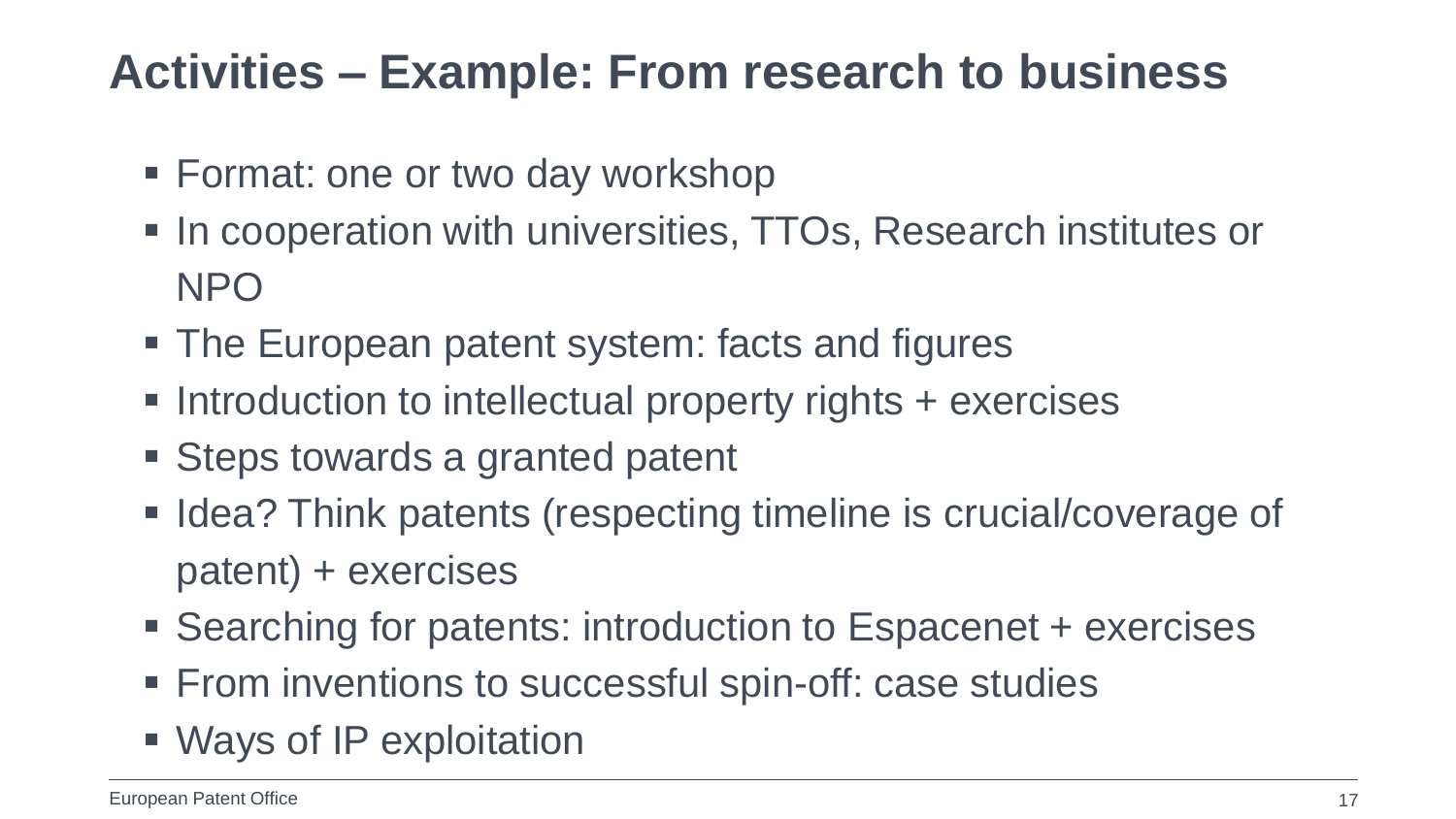### **Activities – Major conferences**

- **Creating markets from research results** 
	- − 2013, 300 participants, 70 experts
- **European Progress Conference: IP exploitation**
	- − **Target audience:** universities (Professors/university management dealing with IP or tech transfer), Ministry, NPOs, TTOs and research institutes representatives
	- − **Goal:** promote IP education and awareness in universities and better IP exploitation
	- − best practice exchange and discussions within 38 MS
	- − **Date and Location 2018: 18-19 October in Athens**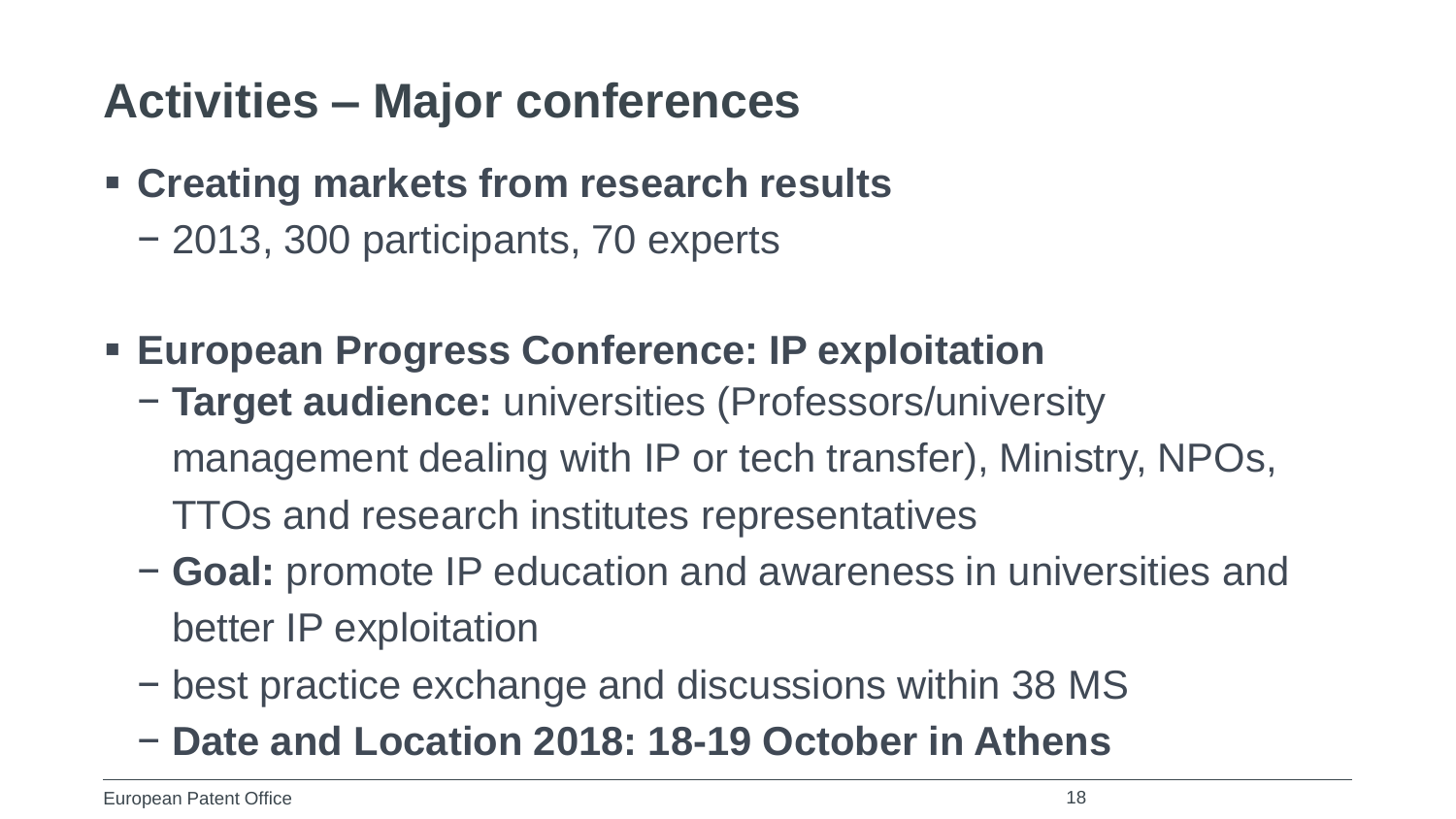## **Activities - EPO Research programme**

- **Financial support to high quality research projects** (100.000€)
- Encourages more academic research on the role of patents in the European economy
- Yearly selection of new projects
- **Selection process involves review process by external** academic scholars
- Open to scholars from various disciplines: economics, law, management, and data sciences
- Launched: 1 March 2017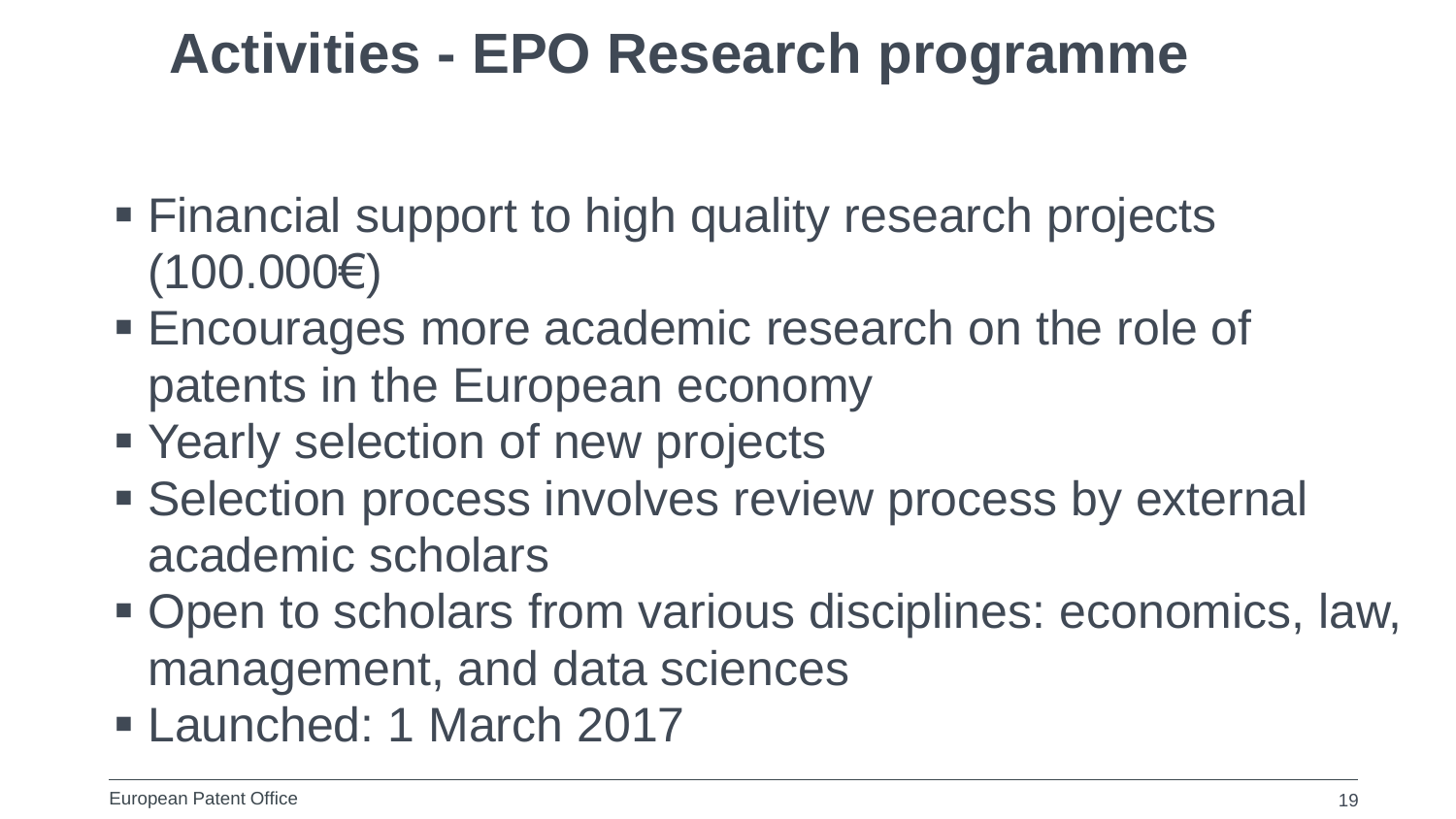## **Products – IP teaching material**



- IP Teaching kit
	- −IP Basics
	- −IP Advanced Part I
	- −IP Advanced Part II
	- −IP Search tools
	- −IP Management
- Course Design Manual
- CMR case studies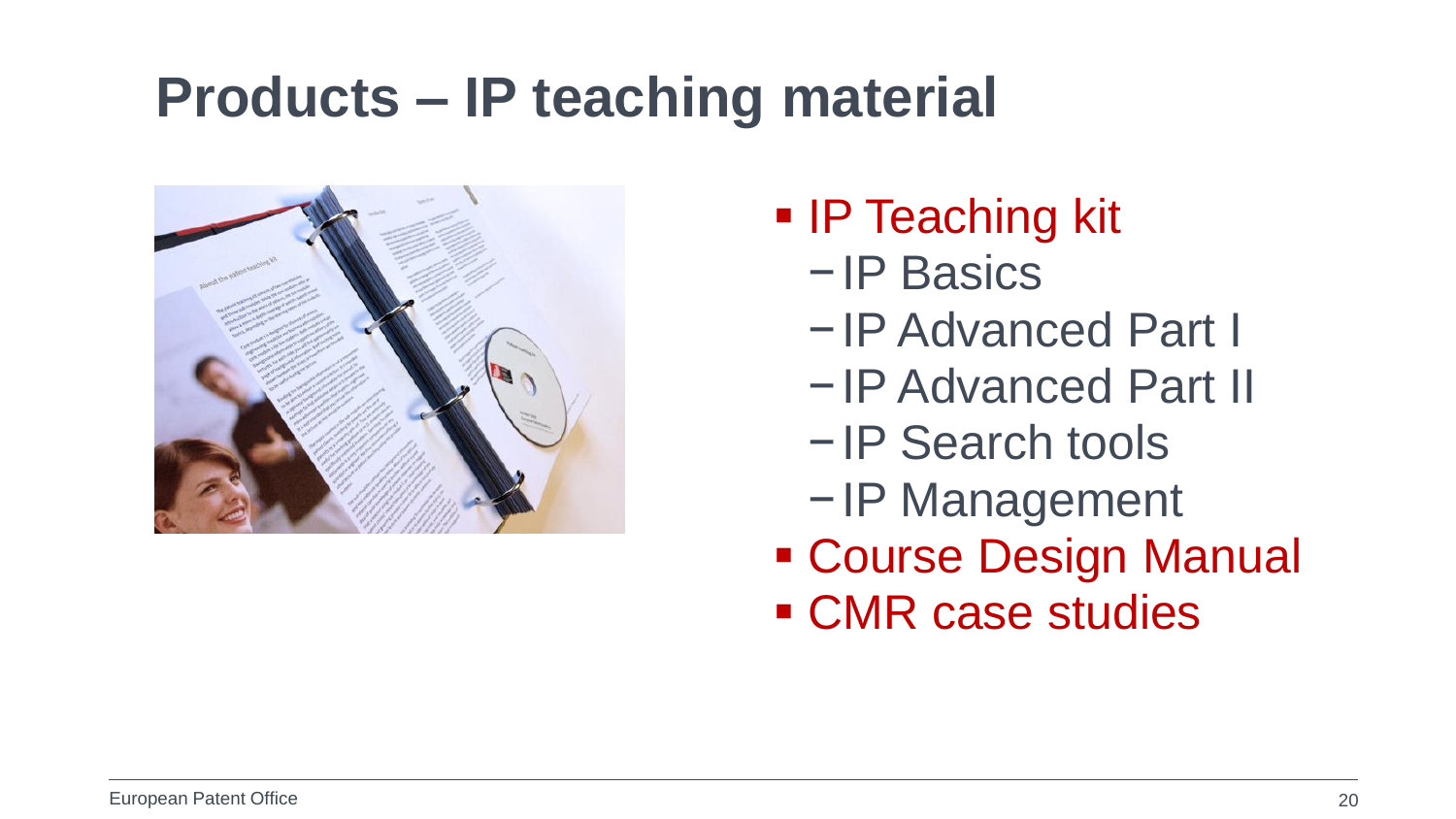## **Products – IP teaching kit**

- Cooperation EPO/EUIPO
- May be used with the IP Course Design Manual
- **Exercises/case studies**
- **For university teachers and other lecturers**
- Only available online:

<http://www.epo.org/learning-events/materials/kit.html>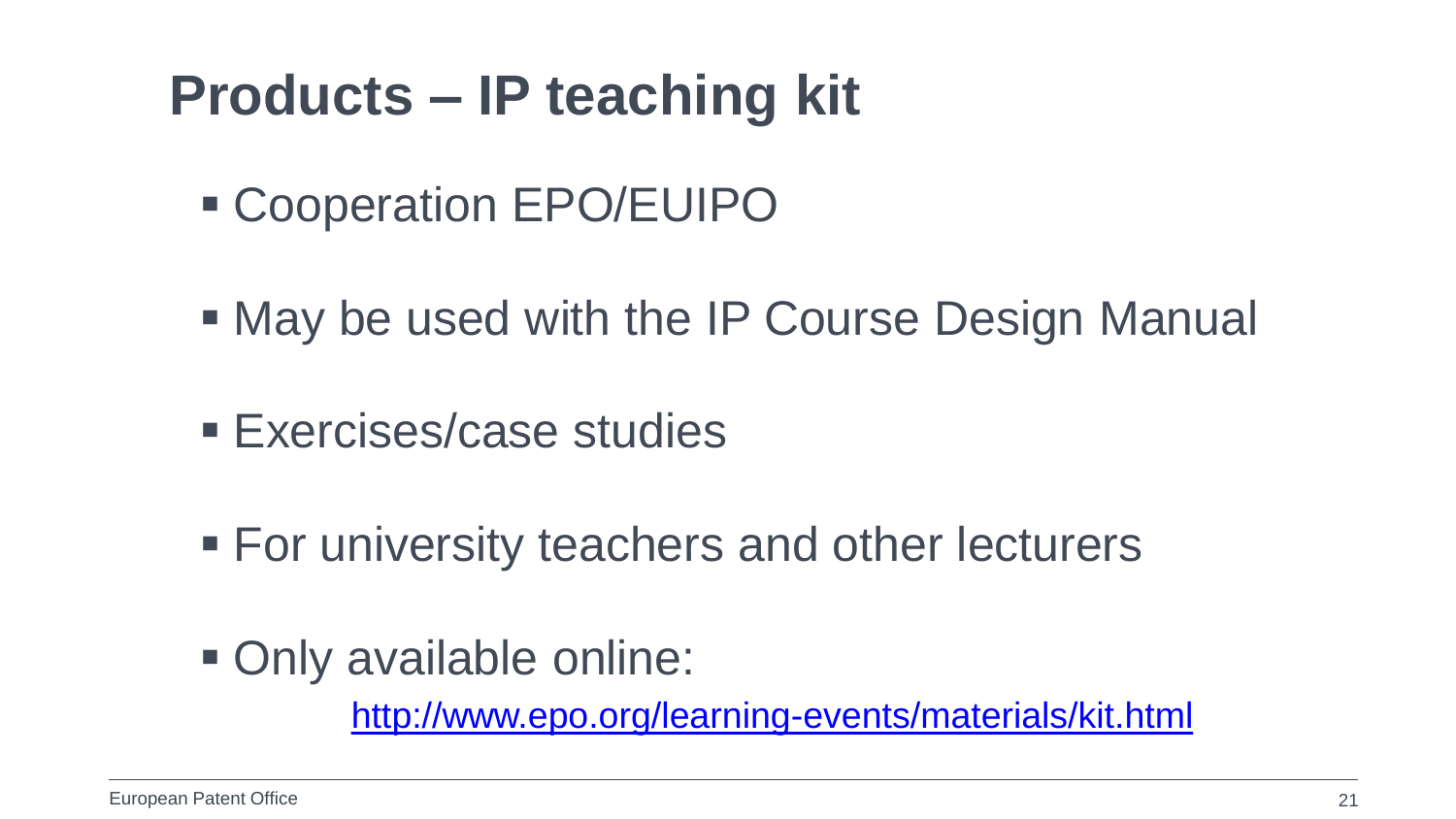## **Products – Course Design Manual**

**For planning and design university courses** 

- Useful reference for presenters of IP Basics and Advanced
	- −suggestions for further reading
	- −references to legal texts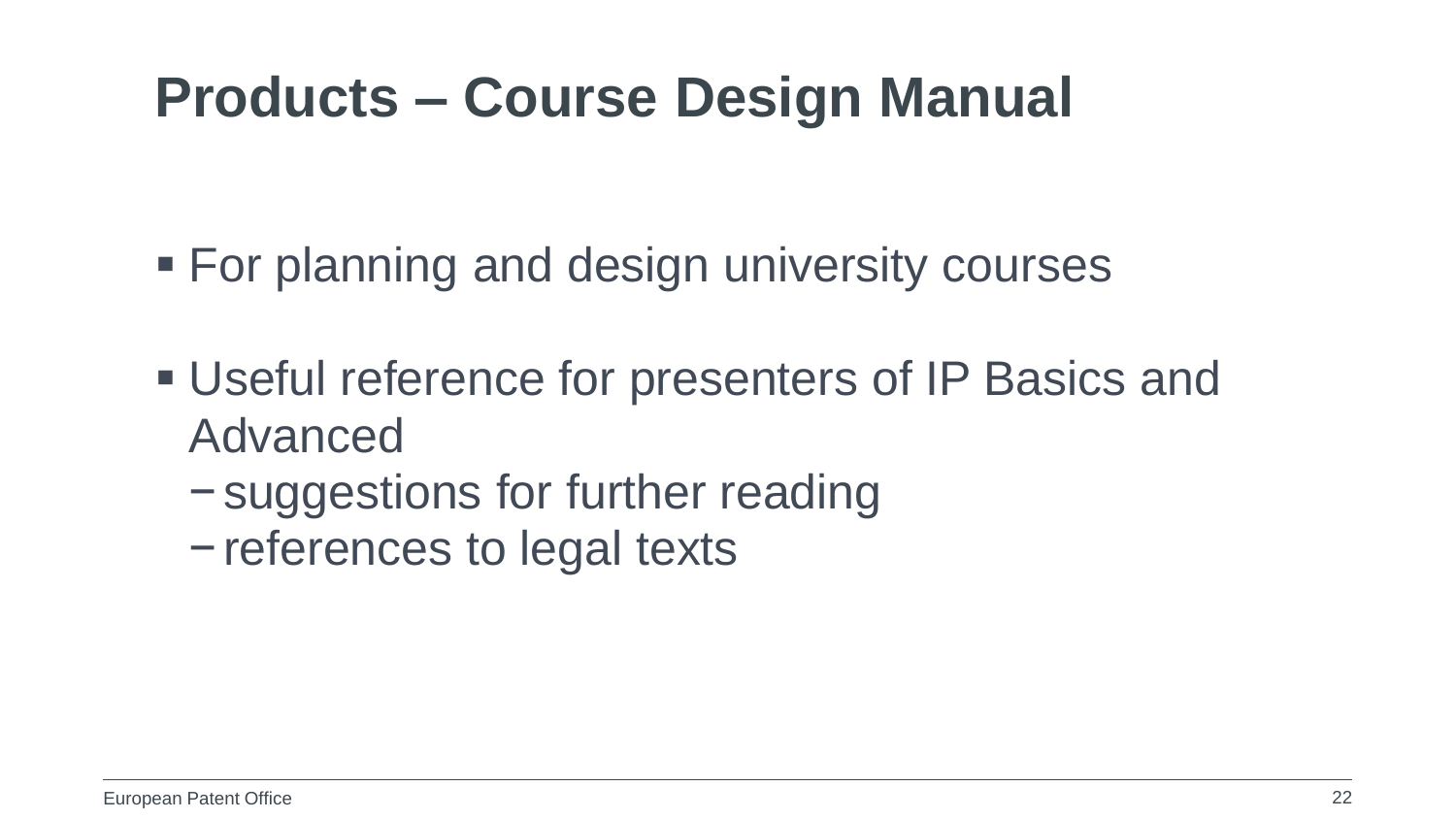## **Products – CMR Case Studies**

- Academic analysis of 8 different cases of IP exploitation in industry and academia
- University of Berkeley and its California Management Review in co-operation with the EPO
- Published Summer 2013

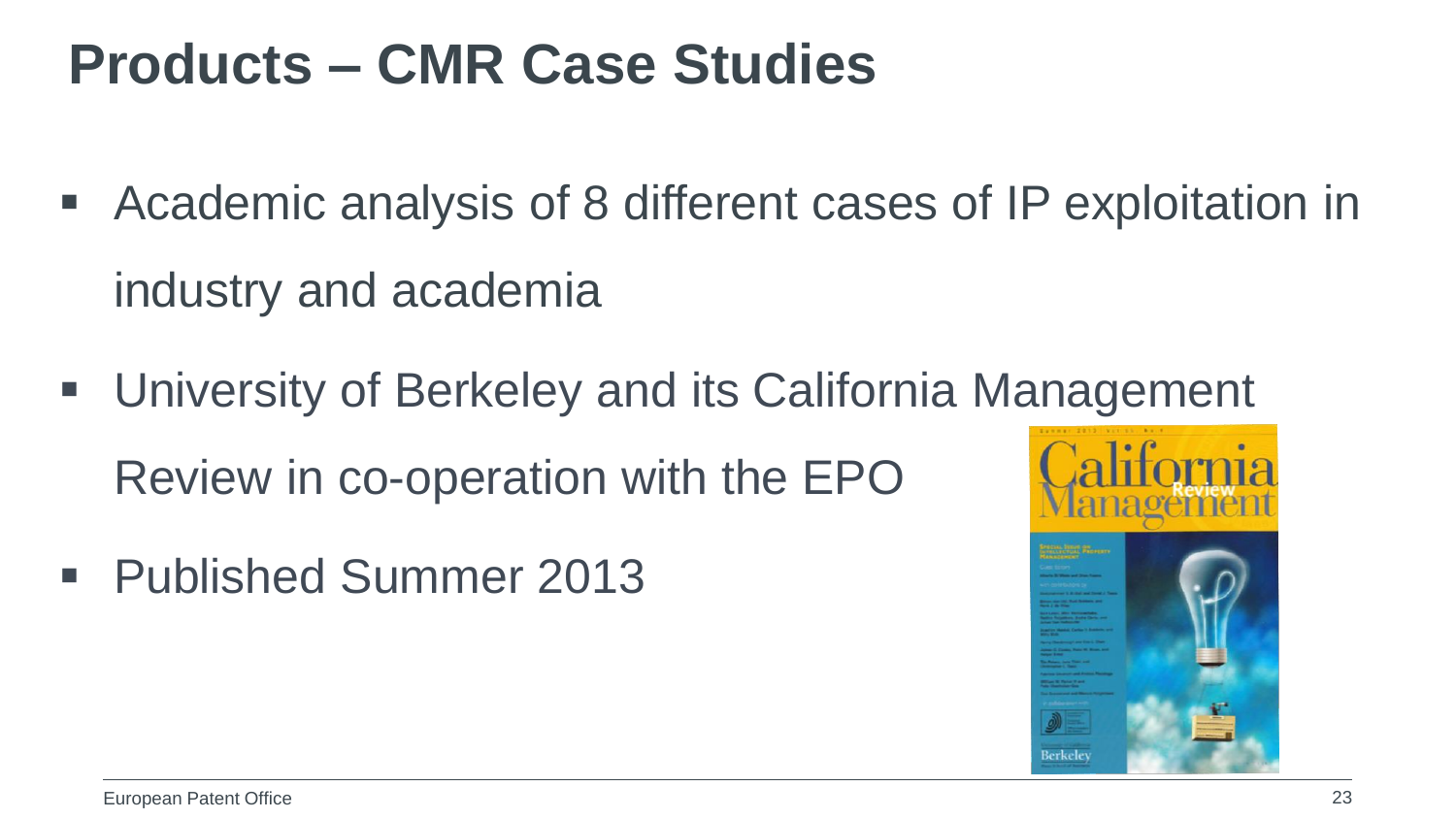## **Products – Awareness material**

**Brochure: Research? Think patents** 

**Research? Think patents** 

- − a summary of why IP matters to researchers
- − targeting mainly researchers

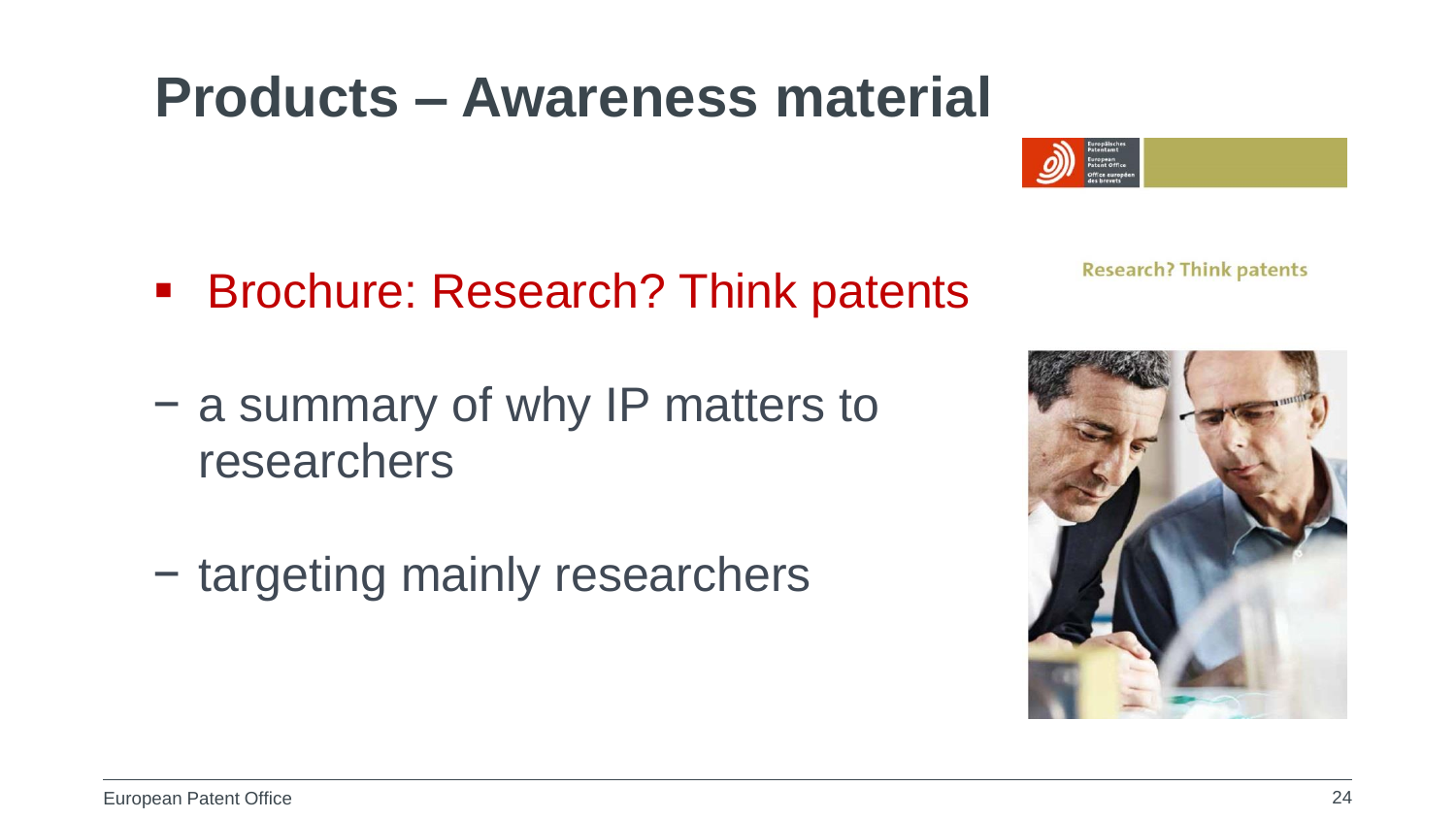## **Products – e-learning offer**

- Obtaining a patent
- Guide for Applicants
- Patent documentation
- Patent information search tools
- Benefits of availability of technical information
- Patents in business
- **Commercialisation**
- **Legal aspects: e.g. Litigation**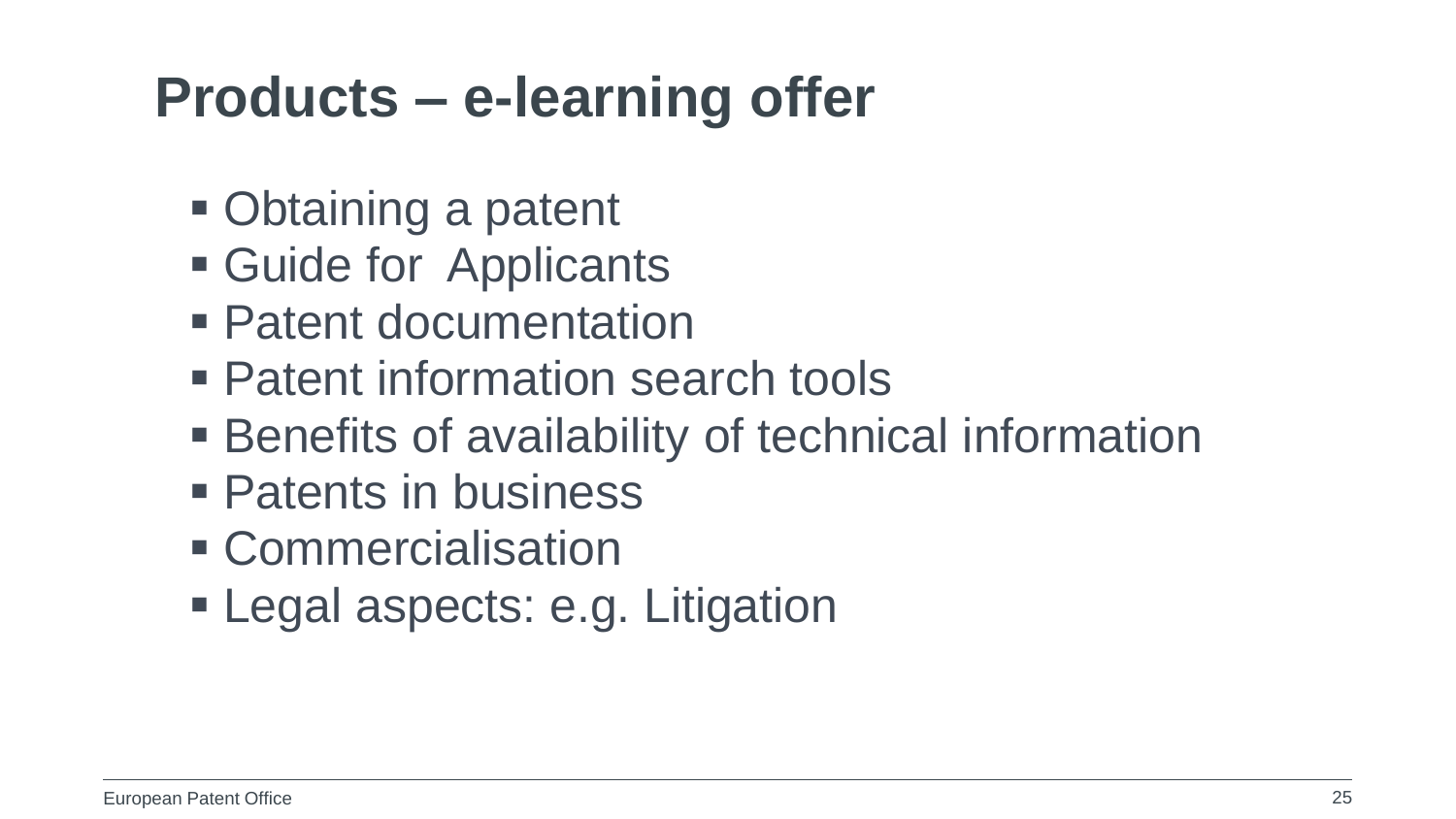## **Products - e-learning offer for researchers**

- **Online IPR course** to offer to researchers in cooperation with EPO in three sessions: "From research to business possible"
- **A four-hours self-paced training course:** 
	- − "Think patents: the value of patent documentation for innovation and research"
	- − Includes three case studies from research results: use patents!

#### **e-learning centre at the EPO: https://e-courses.epo.org**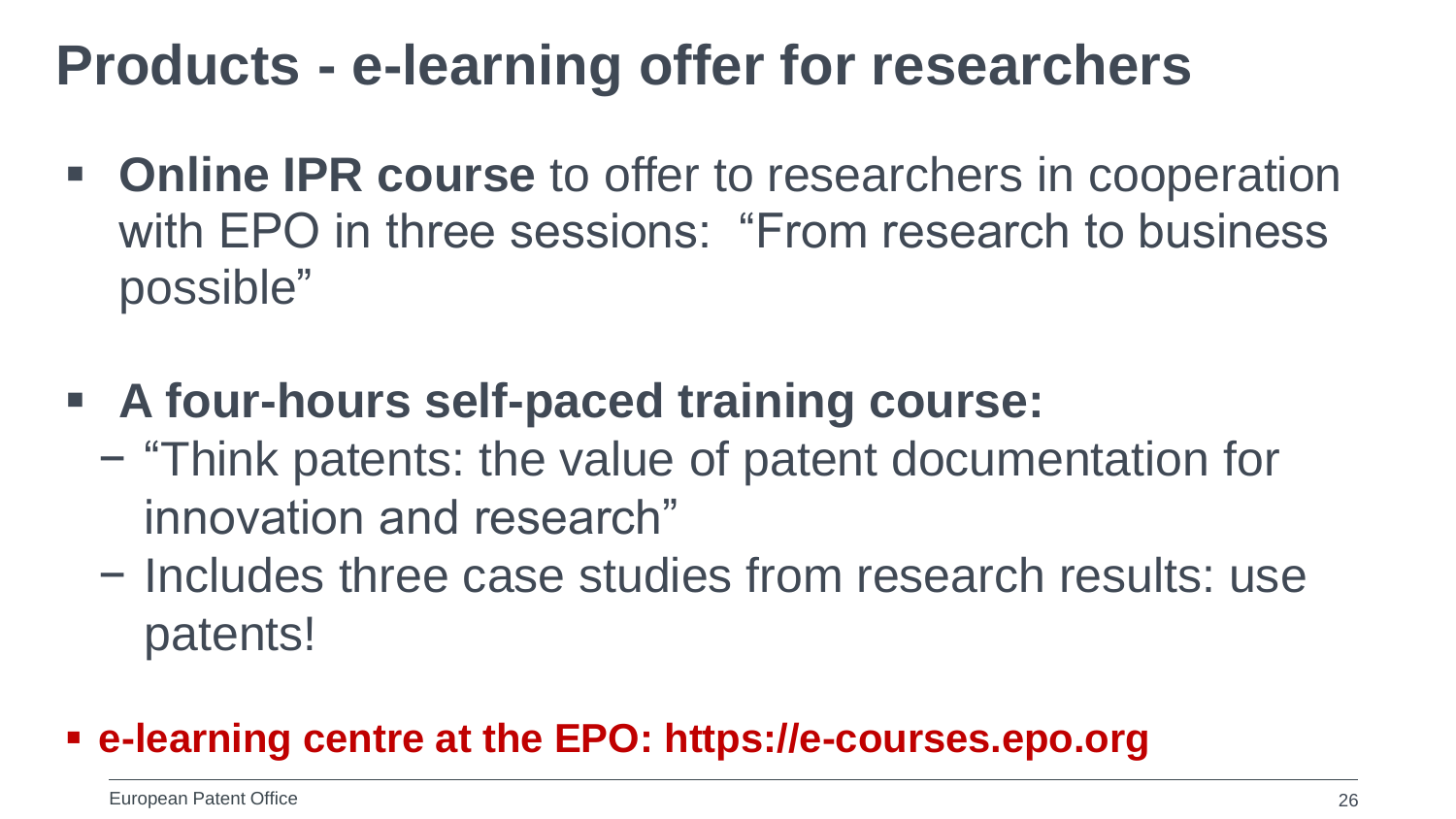### **Consolidating an EPO university/TTO network**

- Work plans: With whom?
	- i. Active universities participating in PanSeal programme
	- ii. Existing cooperation with European Patent Academy
	- iii. Established European, national, regional networks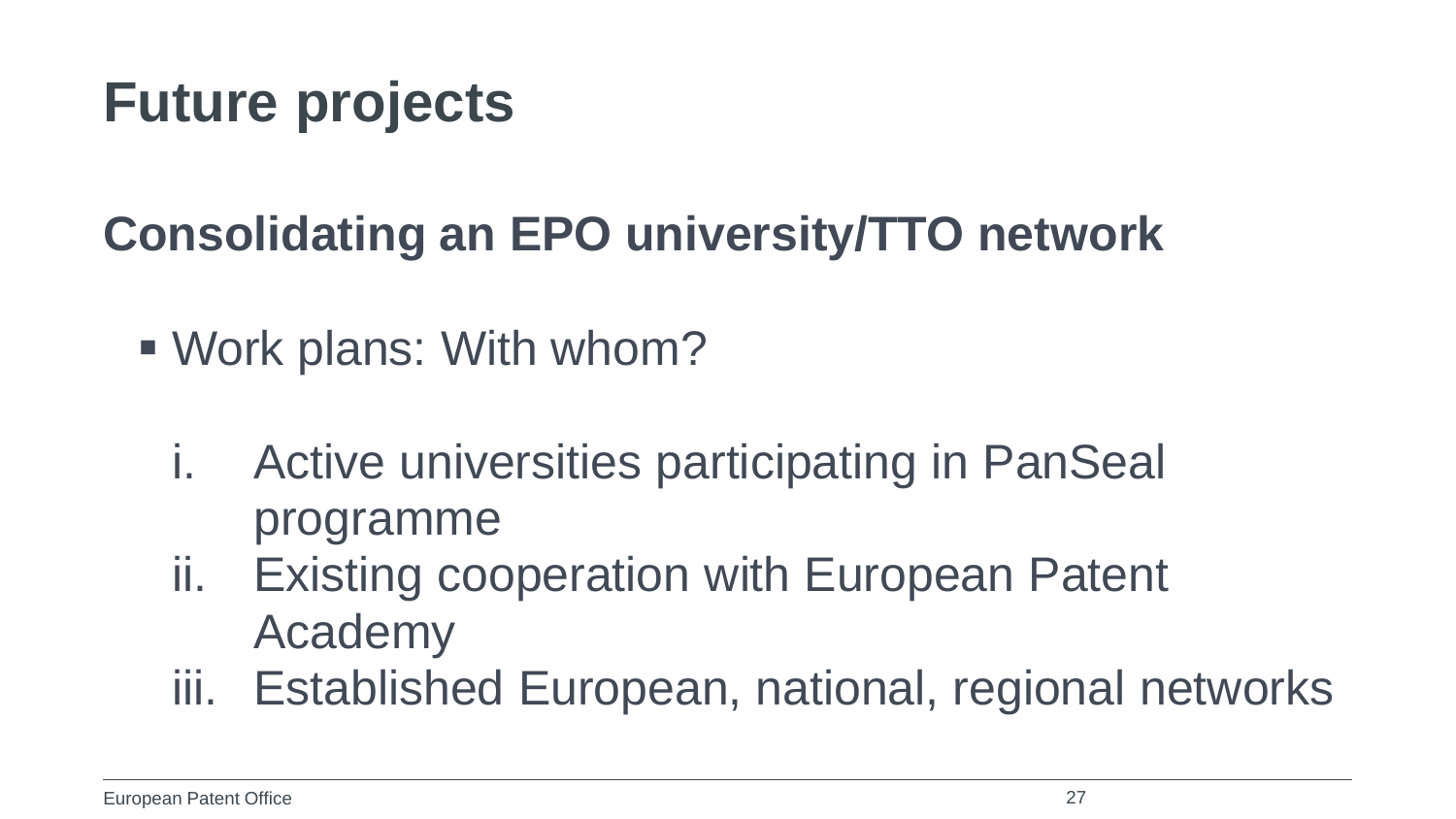- **Promoting the possible creation of IP excellence hubs in universities within the 38 member states**
	- −full support to implement an IP roadmap including activities to
		- *i. raise IP awareness,*
		- *ii. promote IP education*
		- *iii. support IP exploitation*
		- *iv. support of TTO needed*
- −national multiplier for other universities
- −supporting the creation of European IP excellence hubs network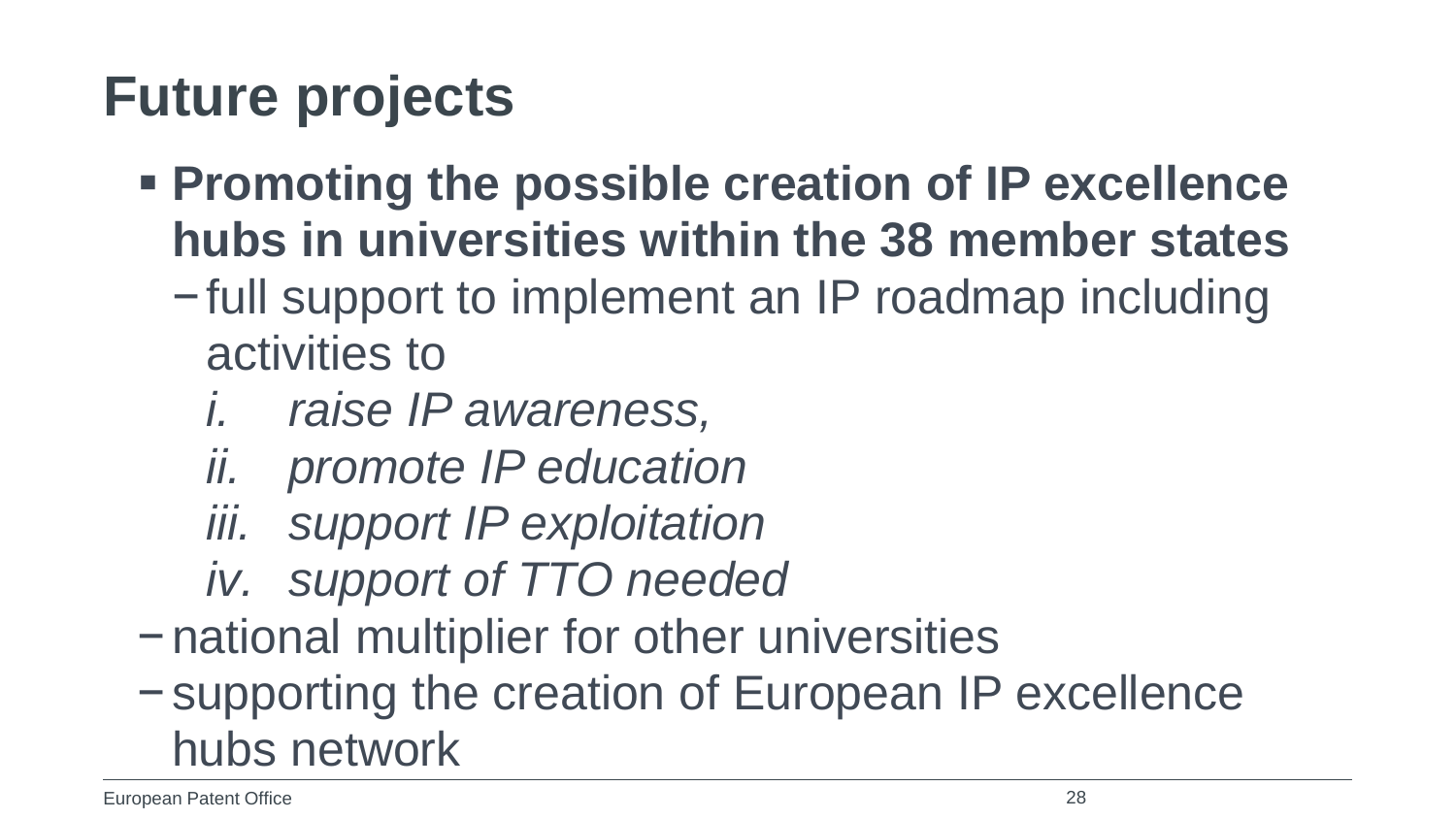- **Developing successful technology transfer cases studies**
	- −*illustrating IP strategy*
	- −*explaining role of TTO*
	- −*training material*
- **Publication of a European guide on commercialising research results** in cooperation with TTOs and EC if possible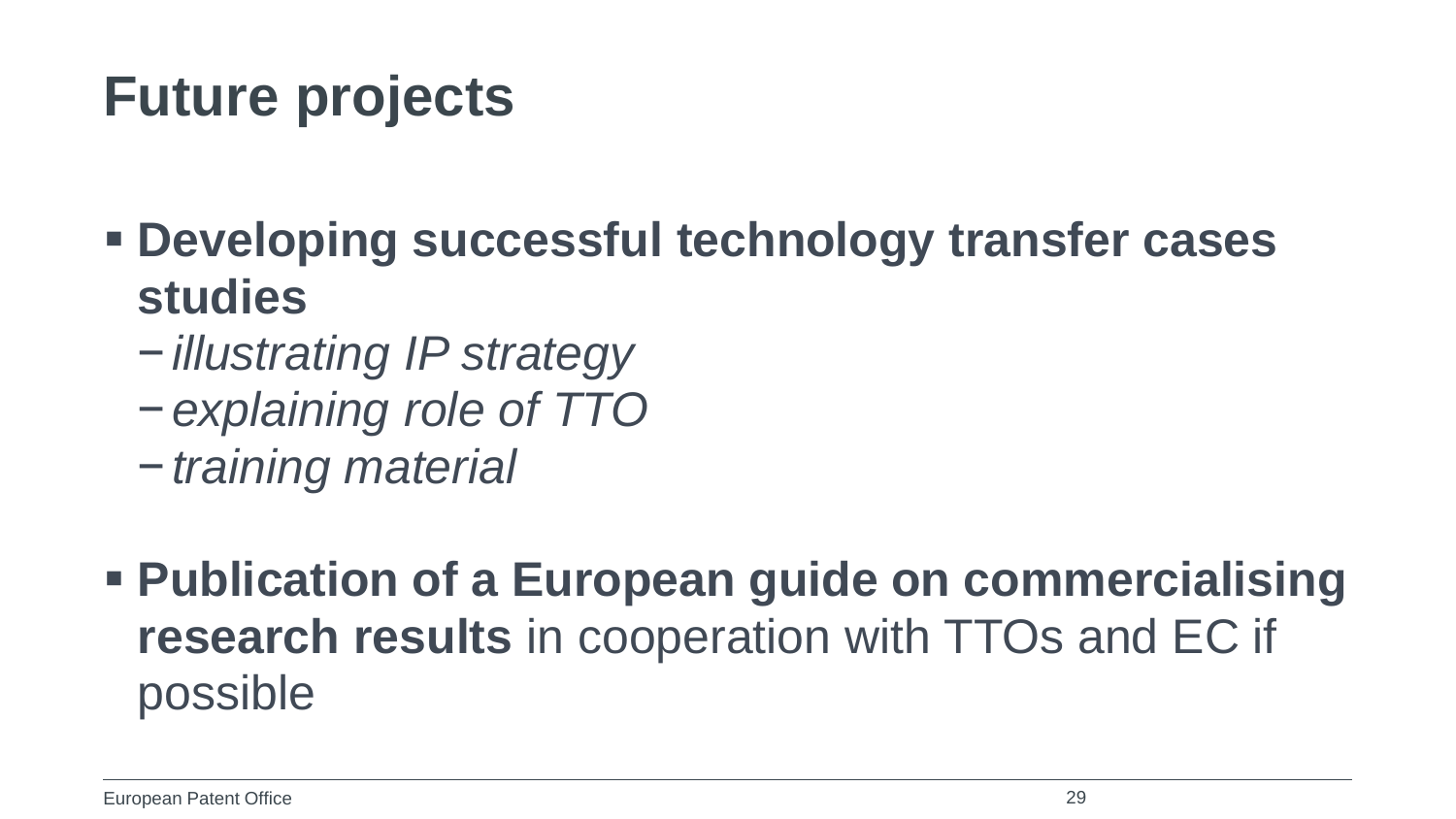- **How?**
- − On-site workshops?
- − On-site IP courses?
- − On-line dedicated workshops?
- − Dedicated study visits?
- − Dedicated support (IP masters, summer schools...)?
- − Scholarships?

− ...